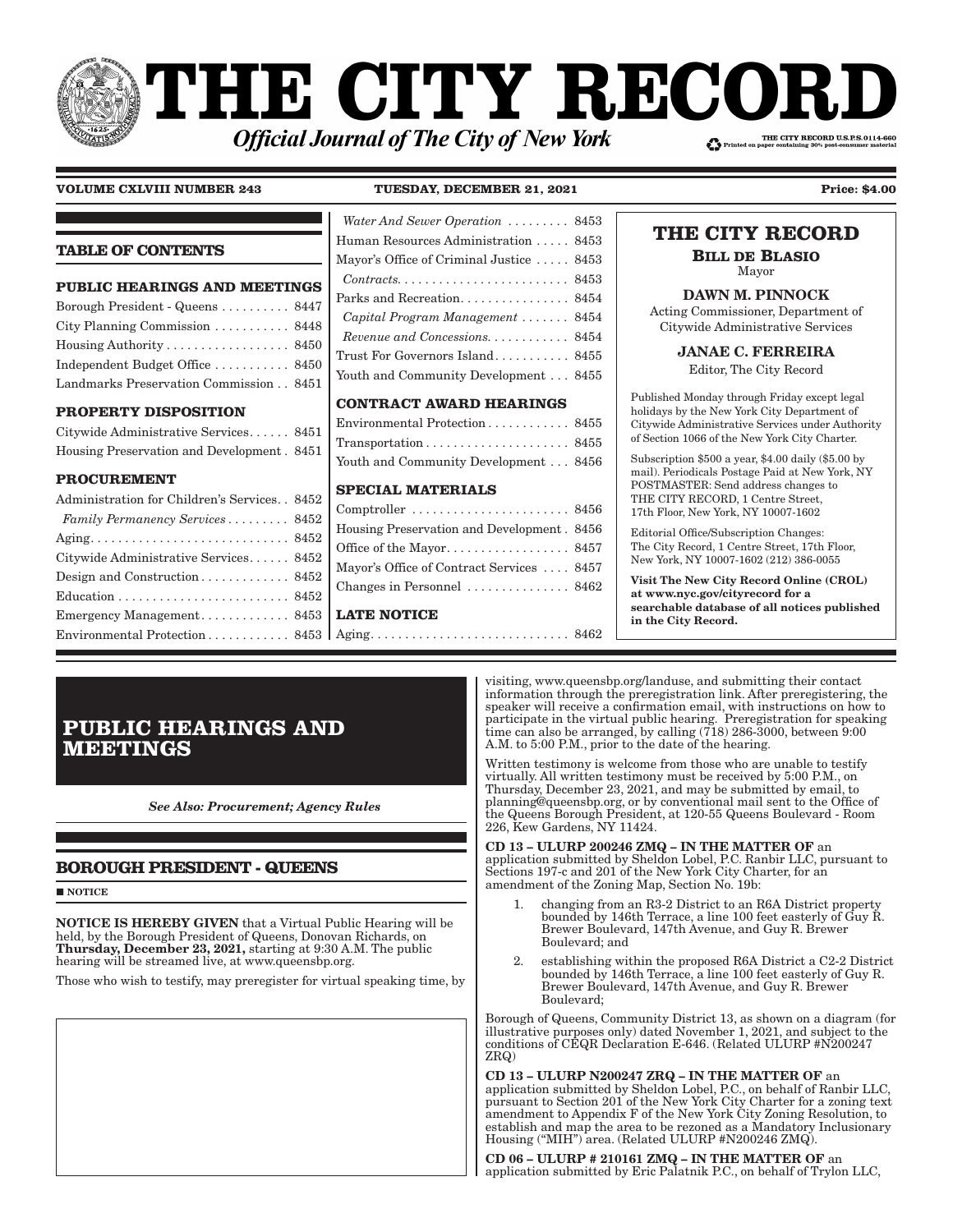pursuant to Sections 197-c and 201 of the New York City Charter for an amendment of the Zoning Map, Section No. 14a:

- 1. eliminating from within an existing R7-1 District a C1-2 District bounded by 66th Avenue, 99th Street, 66th Road and Queens Boulevard;
- 2. changing from an R7-1 District to an R8X District property bounded by 66th Avenue, 99th Street, 66th Road and Queens Boulevard; and
- 3. establishing within the proposed R8X District a C2-4 District bounded by 66th Avenue, 99th Street, 66th Road and Queens Boulevard;

Borough of Queens, Community District 6, as shown on a diagram (for illustrative purposes only), dated October 4, 2021, and subject to the conditions of CEQR Declaration E-634. (Related ULURP #N210162 ZRQ)

#### CD 06 – ULURP #210162 ZRQ – IN THE MATTER OF an

application submitted by Eric Palatnik P.C., on behalf of Trylon LLC, pursuant to Section 201 of the New York City Charter for a zoning text amendment to Appendix F of the New York City Zoning Resolution establishing and mapping the area to be rezoned as a Mandatory Inclusionary Housing ("MIH") area. (Related ULURP #210161 ZMQ).

d17-23

### **CITY PLANNING COMMISSION**

#### **PUBLIC HEARINGS**

In support of the City's efforts to contain the spread of COVID-19, the City Planning Commission will hold a remote public hearing, via the teleconferencing application Zoom, at 10:00 A.M., Eastern Daylight Time, on Wednesday, January 5, 2022, regarding the calendar items listed below.

The meeting will be live streamed through Department of City Planning's (DCP's) website and accessible from the following webpage, which contains specific instructions on how to observe and participate, as well as materials relating, to the meeting: https://www1.nyc.gov/site/ nycengage/events/city-planning-commission-public-meeting/326510/1

Members of the public should observe the meeting through DCP's website.

Testimony can be provided verbally by joining the meeting using either Zoom or by calling the following number and entering the information listed below:

 877 853 5247 US Toll-free 888 788 0099 US Toll-free

253 215 8782 US Toll Number

213 338 8477 US Toll Number

 Meeting ID: 618 237 7396 [Press # to skip the Participation ID] Password: 1

To provide verbal testimony via Zoom please follow the instructions available through the above webpage (link above).

Written comments will also be accepted until 11:59 P.M., one week before the date of vote. Please use the CPC Comments form that is accessible through the above webpage.

Please inform the Department of City Planning if you need a reasonable accommodation, such as a sign language interpreter, in order to participate in the meeting. The submission of testimony, verbal or written, in a language other than English, will be accepted, and real time interpretation services will be provided based on available resources. Requests for a reasonable accommodation or foreign language assistance during the meeting should be emailed to *[AccessibilityInfo@ planning.nyc.gov]* or made by calling *[212-720-3508].* Requests must be submitted, at least five business days before the meeting.

### BOROUGH OF THE BRONX No. 1

*660-668 EAST FORDHAM ROAD*  $CD 6$  C 220091 ZSX

IN THE MATTER OF an application submitted by Shadi Development, LLC, pursuant to Sections 197-c and 201 of the New York City Charter for the grant of a special permit, pursuant to Section 74-533 of the Zoning Resolution to waive all required accessory off-street parking spaces for dwelling units in a development within a Transit Zone, that includes, at least 20 percent of all dwelling units as income-restricted housing units, in connection with a proposed mixed-use development, on property, located, at 660-668 East Fordham Road (Block 03091, Lots 20, 22, 24, 26 & 27).

Plans for this proposal are on file with the City Planning Commission and may be seen, at 120 Broadway,  $31<sup>st</sup>$  Floor, New York, NY 10271-0001.

#### BOROUGH OF BROOKLYN Nos. 2 - 4

#### *1034 – 1042 ATLANTIC AVENUE REZONING* No. 2

CD 8 C 210386 ZMK

IN THE MATTER OF an application submitted by EMP Capital Group, pursuant to Sections 197-c and 201 of the New York City Charter for an amendment of the Zoning Map, Section No. 16c:

- changing from an M1-1 District to an R7A District property, bounded by a line midway between, atlantic Avenue and Pacific Street, Classon Avenue, Pacific Street, and a line 315 feet northwesterly of Classon Avenue;
- 2. changing from an M1-1 District, to a C6-3A District property, bounded by the northeasterly boundary line of the Long Island Rail Road right-of-way (Atlantic Division), Classon Avenue, a line midway between, Atlantic Avenue and Pacific Street, and a line 315 feet northwesterly of Classon Avenue; and
- 3. establishing within the proposed R7A District a C2-4 District, bounded by a line midway between, Atlantic Avenue and Pacific Street, Classon Avenue, Pacific Street, and a line 315 feet northwesterly of Classon Avenue;

as shown on a diagram (for illustrative purposes only) dated September 20, 2021, and subject, to the conditions of CEQR Declaration E-637.

No. 3

#### CD 8 N 210387 ZRK

IN THE MATTER OF an application submitted by EMP Capital Group, pursuant to Section 201 of the New York City Charter, for an amendment of the Zoning Resolution of the City of New York, modifying Article III Chapter 5 for the purpose of amending street wall location regulations and modifying APPENDIX F for the purpose of establishing a Mandatory Inclusionary Housing area.

Matter underlined is new, to be added;

Matter struck out is to be deleted;

Matter within # # is defined in Section 12-10;

\* \* \* indicates where unchanged text appears in the Zoning Resolution

ARTICLE III COMMERCIAL DISTRICT REGULATIONS

Bulk Regulations for Mixed Buildings in Commercial Districts \* \* \*

\* \* \*

### 35-60

35-66

Chapter 5

MODIFICATION OF HEIGHT AND SETBACK REGULATIONS \* \* \*

Special Height and Setback Provisions for Certain Areas

### 35-663

Special height and setback provisions in C6-3A Districts along, atlantic Avenue within Community District 8, Borough of Brooklyn

\* \* \*

In C6-3A Districts in Community District 8, in the Borough of Brooklyn, for a #zoning lot# with frontage along, atlantic Avenue, the #street wall# provisions of paragraph (a) of Section 35-651 shall apply along the Atlantic Avenue #street# frontage.

\* \* \*

\* \* \*

\* \* \*

### APPENDIX F

Inclusionary Housing Designated Areas and Mandatory Inclusionary Housing Areas

### BROOKLYN

Brooklyn Community District 8

\* \* \*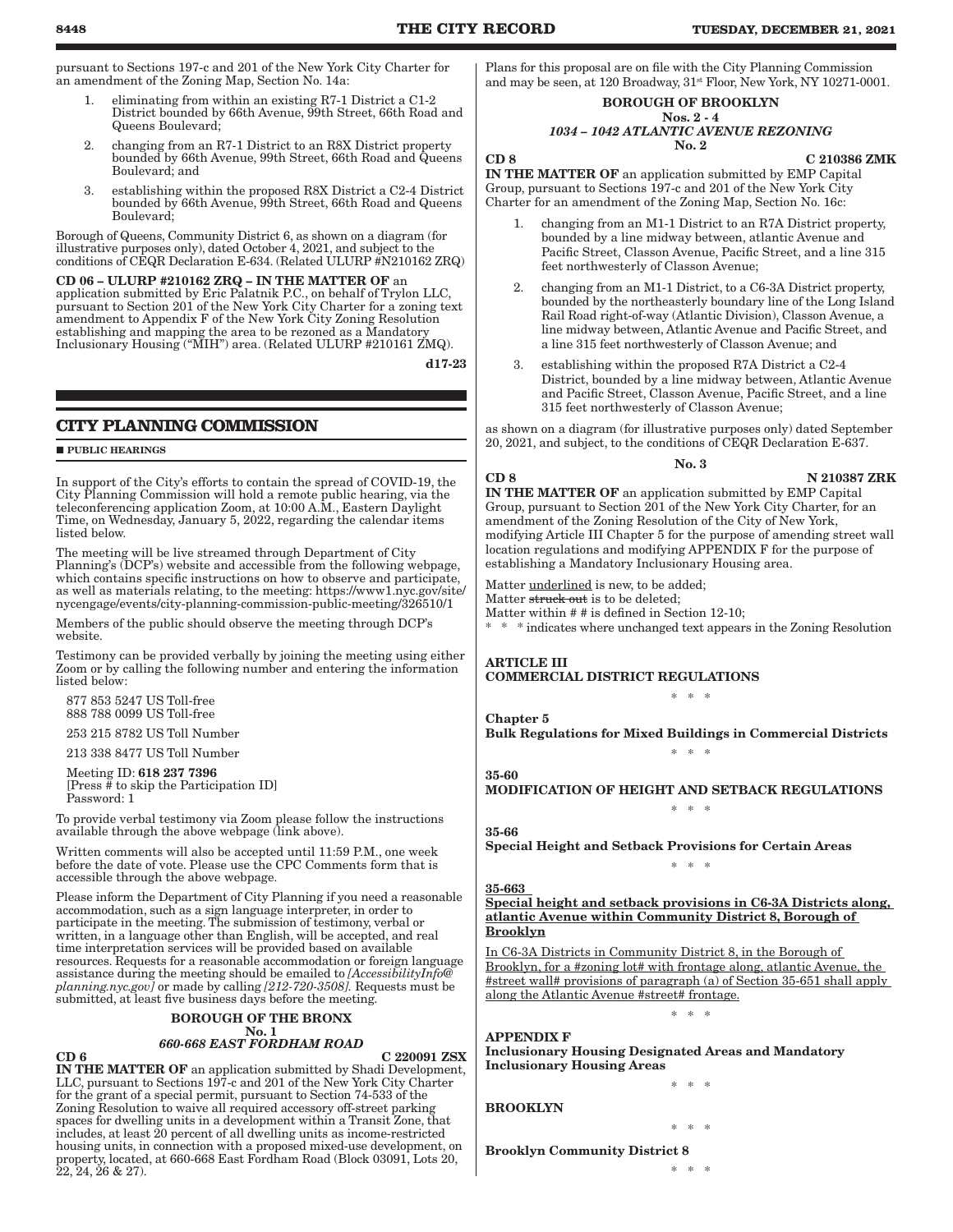#### **TUESDAY, DECEMBER 21, 2021 THE CITY RECORD 8449** Map 3 – [date of adoption] City Charter for an amendment of the Zoning Map, Section No. 16c, by changing from an existing M1-1 District to a C6-3A District, bounded [EXISTING] by the northerly side of, atlantic Avenue, a line 200 feet westerly of Underhill Avenue, centerline of, atlantic Avenue and Pacific Street, and a line 200 feet westerly of Vanderbilt Avenue as shown on a diagram (for illustrative purposes only) dated September 20, 2021. No. 6 **ATLANTIC AVE** CD 8 N 210336 ZRK IN THE MATTER OF an application submitted by Y & T Development LLC, pursuant to Section 201 of the New York City Charter, for an amendment of the Zoning Resolution of the City of New 5 4VE York, modifying Article III Chapter 5 for the purpose of amending PACIFIC ST **CLASSON** street wall location regulations and modifying APPENDIX F for the  $-100$ purpose of establishing a Mandatory Inclusionary Housing area. Matter *underlined* is new, to be added;  $\overline{3}$ Matter struck out is to be deleted; 440' Matter within # # is defined in Section 12-10; \* \* \* indicates where unchanged text appears in the Zoning Resolution DEAN ST GRAND N ARTICLE III  $\bigcirc$ COMMERCIAL DISTRICT REGULATIONS \* \* \* Inclusionary Housing designated area (within Community District 2, Brooklyn) Chapter 5 Mandatory Inclusionary Housing Program Area see Section 23-154(d)(3) Bulk Regulations for Mixed Buildings in Commercial Districts Area 3 - 5/8/19 MIH Program Option 1 and Option 2 Area 5 - 8/27/20 MIH Program Option 1 \* \* \* 35-60 MODIFICATION OF HEIGHT AND SETBACK REGULATIONS [PROPOSED] \* \* \* 35-66 ATLANTIC AVE Special Height and Setback Provisions for Certain Areas \* \* \*  $100$ 35-663 Special Height and Setback Provisions in C6-3A Districts along,  $315'$  $\overline{5}$ Atlantic Avenue within Community District 8, Borough of PACIFIC ST. Brooklyn #  $100$ In C6-3A Districts in Community District 8, in the Borough of Brooklyn, for a #zoning lot# with frontage along, atlantic Avenue, the #street wall# provisions of paragraph (a) of Section 35-651 shall apply 3  $440$ along the, atlantic Avenue #street# frontage. \* \* \* APPENDIX F GRANDAI DEAN ST. Inclusionary Housing Designated Areas and Mandatory  $\mathbb{A}$ Inclusionary Housing Areas \* \* \* BROOKLYN Inclusionary Housing designated area \* \* \* Mandatory Inclusionary Housing Area (see Section 23-154(d)(3)) Area 3 - 5/8/19 MIH Program Option 1 and Option 2 Brooklyn Community District 8 Area 5 - 8/27/20 MIH Program Option 1  $*$ Area # - [date of adoption] MIH Program Option 1 and Option 2 Map 4 – [Date of adoption] **[EXISTING]** Portion of Community District 8, Brooklyn \* \* \* No. 4  $CD 8$  C 210379 ZSK **CLINTON** IN THE MATTER OF an application submitted by EMP Capital Group, pursuant to Sections 197-c and 201 of the New York City Charter for the grant of a special permit, pursuant to Section 74-533 of WAVERLY **AVE** WASHINGTON AVE the Zoning Resolution to reduce the required number of accessory off-street parking spaces to 20 for dwelling units in a development within a Transit Zone, that includes, at least 20 percent of all dwelling ΚĚ units as income-restricted housing units, in connection with a proposed ATLANTIC AVE. mixed-use development on property, located, at 1034 -1042, atlantic Avenue (Block 1125, Lots  $29$  and  $33$ ) in R7A/C2-4\* and C6- $3A^*$ Districts. 6 \* Note: The site is proposed to be rezoned by changing an existing M1-1 District to R7A/C2-4 and C6-3A Districts under a concurrent related application for a Zoning Map change (C 210386 ZMK). VANDERBILT AVE. UNDERHILL AVE. Plans for this proposal are on file with the City Planning Commission and may be seen, at 120 Broadway, 31<sup>st</sup> Floor, New York, NY 10271-0001. PACIFIC ST. Nos. 5-7 *870 - 888 ATLANTIC AVENUE REZONING*

No. 5 CD 8 C 210335 ZMK IN THE MATTER OF an application submitted by Y & T Development LLC, pursuant to Sections 197-c and 201 of the New York

Mandatory Inclusionary Housing Program Area see Section 23-154(d)(3) Area 6 - 9/23/21 MIH Program Option 1 and Deep Affordability Option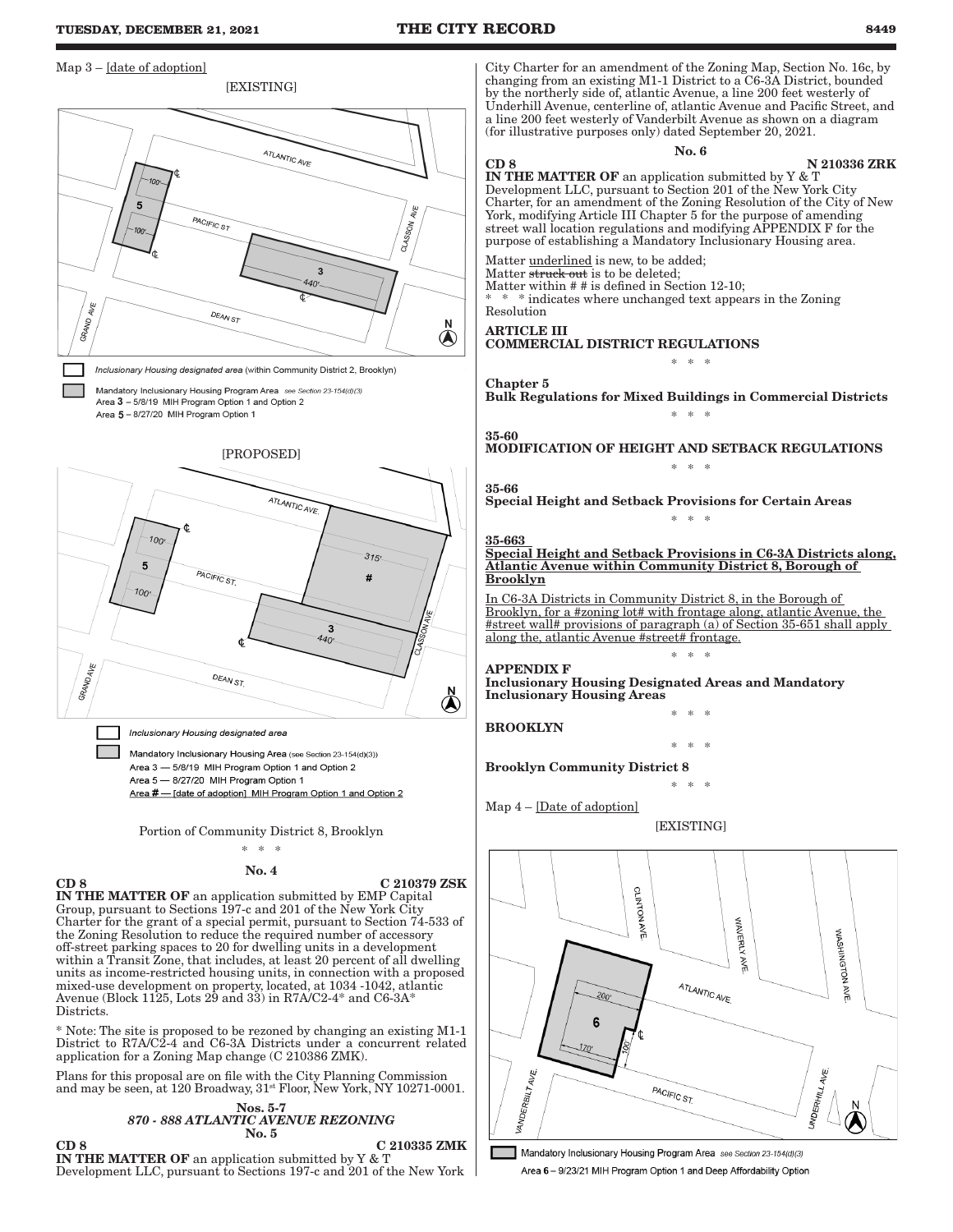[PROPOSED]



Mandatory Inclusionary Housing Program Area see Section 23-154(d)(3) Area 6 - 9/23/21 MIH Program Option 1 and Deep Affordability Option Area #- [date of adoption] MIH Program Option 2 and Workforce Option

Portion of Community District 8, Brooklyn

#### \* \* \* No. 7

CD 8 C 210260 ZSK IN THE MATTER OF an application submitted by Y & T Development LLC, pursuant to Sections 197-c and 201 of the New York City Charter for the grant of a special permit, pursuant to Section 74-533 of the Zoning Resolution to reduce the number of required accessory off-street parking spaces for dwelling units in a development within a Transit Zone, that includes, at least 20 percent of all dwelling units as income-restricted housing units, in connection with a proposed mixed-use development, on property generally, bounded by the northerly side of Atlantic Avenue, a line 200 feet westerly of Underhill Avenue, centerline of Atlantic Avenue and Pacific Street, and a line 200 feet westerly of Vanderbilt Avenue (Block 1122, Lots 21 & 26), in a C6-3A\* District.

\* Note: The development site is proposed to be rezoned by changing an existing M1-1 District to C6-3A District under a concurrent related application for a Zoning Map change (C 210335 ZMK).

Plans for this proposal are on file with the City Planning Commission and may be seen, at 120 Broadway, 31st Floor, New York, NY 10271-0001.

#### No. 8 *ENY | URP 5TH AMENDMENT*

 $CD 5$  C 220102 HUK

IN THE MATTER OF an application submitted by the Department of Housing Preservation and Development (HPD), pursuant to Section 505 of Article 15 of the General Municipal (Urban Renewal) Law of New York State and Section 197-c of the New York City Charter, for the fifth amendment, to the East New York I Urban Renewal Plan for the East New York I Urban Renewal Area.

### BOROUGH OF STATEN ISLAND

## No. 9 *AMBOY ROAD RECONSTRUCTION*

 $CD 3$  C 200357 MMR IN THE MATTER OF an application submitted by The New York City Department of Transportation and The New York City Department of Design and Construction, pursuant to Sections 197-c and 199 of the New York City Charter for an amendment, to the City Map involving:

- 1) the establishment of a portion of Amboy Road between Richmond Avenue and Ridgecrest Avenue;
- 2) the adjustment of grades and block dimensions necessitated thereby;

including authorization for any acquisition or disposition of real property related thereto, in accordance with Map No. 4266 dated March 22, 2021 and signed by the Borough President.

### BOROUGH OF QUEENS

#### No. 10 *CLEARVIEW PUMP STATION REHABILITATION*

 $CD7$  C 200122 MMQ IN THE MATTER OF an application submitted by The New York City Department of Environmental Protection, pursuant to Sections 197-c and 199 of the New York City Charter and Section 5-430 et seq. of the New York City Administrative Code for an amendment, to the City Map involving:

- 1) the elimination, discontinuance and closing of a portion of the Clearview Expressway bounded by the Cross Island Parkway, Clearview Expressway and Roe Place;
- 2) the adjustment of grades and block dimensions necessitated thereby;

including authorization for any acquisition or disposition of real property related thereto, in accordance with Map No. 5035 dated December 23, 2020 and signed by the Borough President.

EDWIN MARSHALL, Calendar Officer City Planning Commission 120 Broadway, 31st Floor, New York, NY 10271 Telephone (212) 720-3370

Accessibility questions: (212) 720-3508, AccessibilityInfo@planning.nyc. gov, by: Thursday, December 30, 2021, 5:00 P.M.

d20-j5

## **HOUSING AUTHORITY**

**MEETING** 

 $\overline{\mathbf{c}}$ 

Because of the on-going COVID-19 health crisis and in relation to Chapter 417 of the Laws of 2021, the Board Meeting of the New York City Housing Authority, scheduled for Wednesday, December 29, 2021, at 10:00 A.M., will be limited to viewing the live-stream or listening via phone instead of attendance in person.

For public access, the meeting will be streamed live on NYCHA's YouTube Channel, http://nyc.gov/nycha, and NYCHA's Website, http:// on.nyc.gov/boardmeetings, or can be accessed via Zoom by calling (646) 558-8656 using Webinar ID: 885 2810 8215 and Passcode: 9699097634.

For those wishing to provide public comment, pre-registration is required via email, to corporate.secretary@nycha.nyc.gov, or by contacting (212) 306-6088, no later than 5:00 P.M., on the day prior to the Board Meeting. When pre-registering, please provide your name, development, or organization name, contact information and item you wish to comment on. You will then be contacted with instructions for providing comment. Comments are limited to the items on the Calendar.

Speaking time will be limited to three (3) minutes. Speakers will provide comment in the order in which the requests to comment are received. The public comment period will comment will conclude upon all speakers being heard or at the expiration of thirty (30) minutes allotted for public comment, whichever occurs first.

Copies of the Calendar are available on NYCHA's Website, at http:// www1.nyc.gov/site/nycha/about/board-calendar.page, to the extent practicable, no earlier than 24 hours before the upcoming Board Meeting. Copies of the draft Minutes are available on NYCHA's Website, at http://www1.gov/site/nycha/about/board-calendar.page, no earlier than 3:00 P.M., on the Thursday following the Board Meeting.

Any changes to the schedule will be posted on NYCHA's Website, at http://www1.nyc.gov/site/about/board-calendar.page, and via social media, to the extent practicable, at a reasonable time before the meeting.

Any person requiring a reasonable accommodation in order to participate in the Board Meeting, should contact the Office of the Corporate Secretary by phone, at (212) 306-6088, or by email, at corporate.secretary@nycha.nyc.gov, no later than Wednesday, December 22, 2021, at 5:00 P.M.

For additional information regarding the Board Meeting, please contact the Office of the Corporate Secretary by phone, at (212) 306-6088, or by email, at corporate.secretary@nycha.nyc.gov.

d14-29

## **INDEPENDENT BUDGET OFFICE**

**PUBLIC HEARINGS** 

The NYC Independent Budget Office, will hold an Advisory Board Meeting on Thursday, January 6, 2022, beginning at 8:30 A.M. This meeting will be held via Zoom. For log on information, please email iboenews@ibo.nyc.ny.us, by 8:00 A.M. 1/6/2022.

Accessibility questions: Lisa Neary, lisan@ibo.nyc.ny.us, by: Wednesday, January 5, 2022, 5:00 P.M.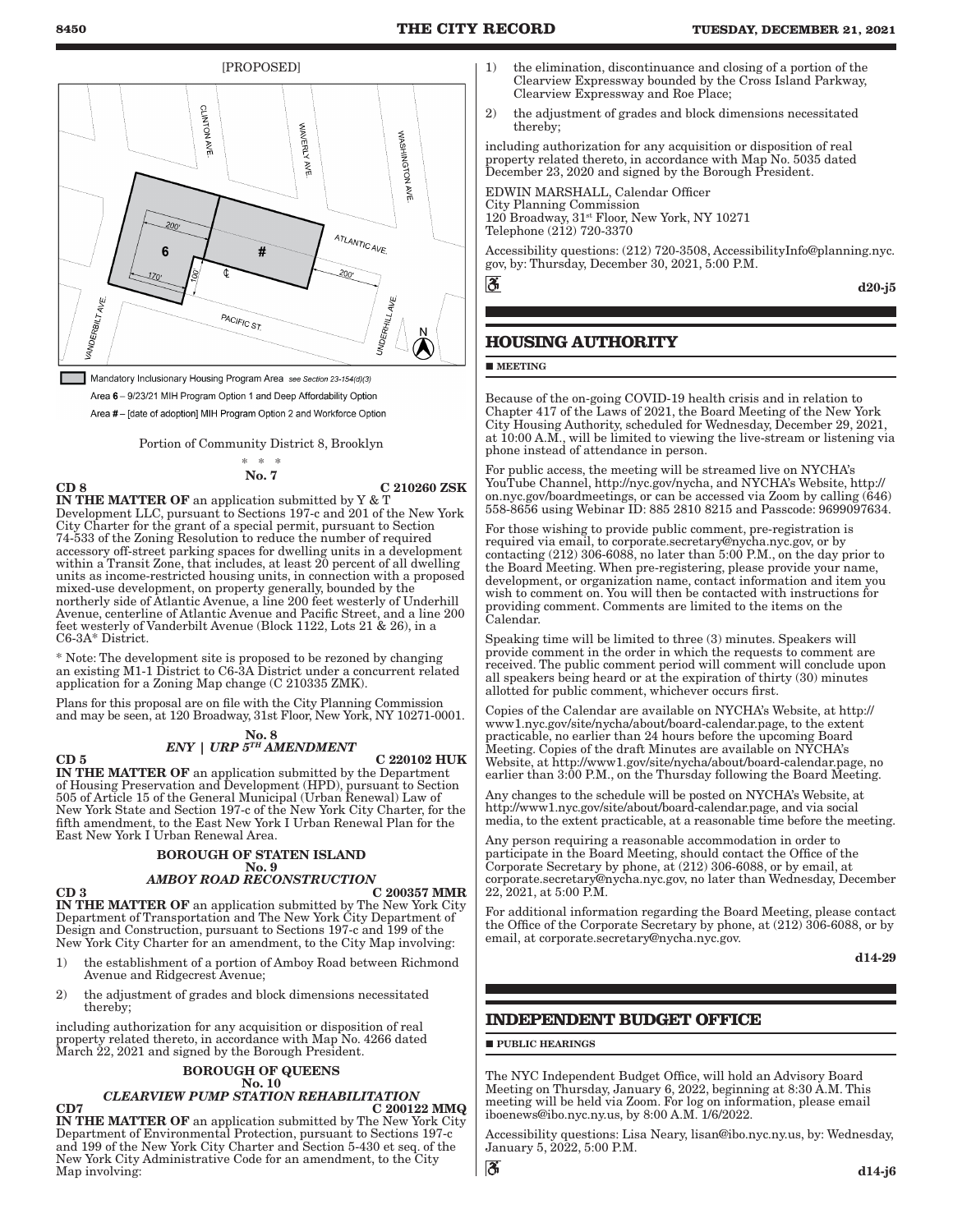## **LANDMARKS PRESERVATION COMMISSION**

### **PUBLIC HEARINGS**

NOTICE IS HEREBY GIVEN that, pursuant to the provisions of Title 25, Chapter 3 of the Administrative Code of the City of New York (Sections 25-303, 25-307, 25-308, 25-309, 25-313, 25-318, 25-320) on Tuesday January 4, 2022, at 9:30 A.M., the Landmarks Preservation Commission (LPC or agency) will hold a public hearing by teleconference, with respect to the properties list below, and then followed by a public meeting.

The final order and estimated times for each application will be posted on the Landmarks Preservation Commission website, the Friday before the hearing. Please note that the order and estimated times are subject to change. The teleconference will be by the Zoom app and will be live streamed on the LPC's YouTube channel, www.youtube.com/nyclpc. Members of the public should observe the meeting on the YouTube channel and may testify on particular matters by joining the meeting using either the Zoom app or by calling in from any phone. Specific instructions on how to observe and testify, including the meeting ID and password, and the call-in number, will be posted on the agency's website, under the "Hearings" tab, https://www1.nyc.gov/site/lpc/ hearings/hearings.page, on the Monday before the public hearing. Any person requiring language assistance services or other reasonable accommodation in order to participate in the hearing or attend the meeting should contact the LPC by contacting Sasha Sealey, Community and Intergovernmental Affairs, at ssealey@lpc.nyc.gov, at least five (5) business days before the hearing or meeting.

Please note: Due to the City's response to COVID-19, this public hearing and meeting is subject to change and/or cancellation.

#### 95 Horatio Street - Gansevoort Market Historic District LPC-22-04263 - Block 643 - Lot 1 - Zoning: C6-2A CERTIFICATE OF APPROPRIATENESS

A Neo-Classical style warehouse, designed by John B. Snook and Sons and built in 1931-35. Application is to establish a Master Plan governing the installation of artwork.

#### 55 North Moore Street - Tribeca West Historic District LPC-21-06718 - Block 188 - Lot 1 - Zoning: C6-2A CERTIFICATE OF APPROPRIATENESS

A Romanesque Revival style warehouse, built in 1890. Application is to replace storefront infill.

#### 134 Spring Street - SoHo-Cast Iron Historic District LPC-22-04296 - Block 486 - Lot 11 - Zoning: M1-5A CERTIFICATE OF APPROPRIATENESS

A Beaux-Arts style mercantile building, designed by Albert Wagner and built in 1895-96. Application is to install a flagpole.

### 393 West End Avenue - West End - Collegiate Historic District Extension

LPC-22-04139 - Block 1186 - Lot 83 - Zoning: R10A CERTIFICATE OF APPROPRIATENESS

A Colonial Revival style apartment building, designed by Goldner & Goldner and built in 1927. Application is to install a marquee, modify masonry openings and install windows, and modify a rooftop addition.

### 45-47 2nd Avenue - East Village/Lower East Side Historic **District**

LPC-22-03566 - Block 458 - Lot 27 - Zoning: C6-2A CERTIFICATE OF APPROPRIATENESS

A pair of Italianate style tenement buildings, designed by John O'Neil and built in 1867. Application is to construct a rooftop addition.

### 1022 Lexington Avenue - Upper East Side Historic District Extension

LPC-22-01239 - Block 1407 - Lot 59 - Zoning: 8C CERTIFICATE OF APPROPRIATENESS

A Neo-Grec style rowhouse, designed by Thom and Wilson and built in 1880-1881. Application is replace storefront and entrance infill, modify openings and construct a rear addition.

# **PROPERTY DISPOSITION**

# **CITYWIDE ADMINISTRATIVE SERVICES**

### **SALE**

The City of New York in partnership with PropertyRoom.com posts vehicle and heavy machinery auctions online every week, at: https://www.propertyroom.com/s/nyc+fleet

All auctions are open,, to the public and registration is free.

Vehicles can be viewed in person, at: Kenben Industries Ltd., 1908 Shore Parkway, Brooklyn, NY 11214 Phone: (718) 802-0022

No previous arrangements or phone calls are needed to preview. Hours are Monday and Tuesday from 10:00 A.M. - 2:00 P.M.

f23-a4

## **HOUSING PRESERVATION AND DEVELOPMENT**

**PUBLIC HEARINGS** 

All Notices Regarding Housing Preservation and Development Dispositions of City-Owned Property appear in the Public Hearing Section.

j4-d30

# **PROCUREMENT**

#### *"Compete To Win" More Contracts!*

*Thanks to a new City initiative - "Compete To Win" - the NYC Department of Small Business Services offers a new set of FREE services to help create more opportunities for minority and Women-Owned Businesses to compete, connect and grow their business with the City. With NYC Construction Loan, Technical Assistance, NYC Construction Mentorship, Bond Readiness, and NYC Teaming services, the City will be able to help even more small businesses than before.*

*Win More Contracts, at nyc.gov/competetowin*

*"The City of New York is committed to achieving excellence in the design and construction of its capital program, and building on the tradition of innovation in architecture and engineering that has contributed,, to the City's prestige as a global destination. The contracting opportunities for construction/construction services and construction-related services that appear in the individual agency listings below reflect that commitment to excellence."*

### HHS ACCELERATOR PREQUALIFICATION

To respond to human services Requests for Proposals (RFPs), in accordance with Section 3-16 of the Procurement Policy Board Rules of the City of New York ("PPB Rules"), vendors must first complete and submit an electronic HHS Accelerator Prequalification Application using the City's PASSPort system. The PASSPort system is a web-based system maintained by the City of New York for use by its Mayoral Agencies to manage procurement. Important business information collected in the Prequalification Application is required every three years. Documents related to annual corporate filings must be submitted on an annual basis to remain eligible to compete.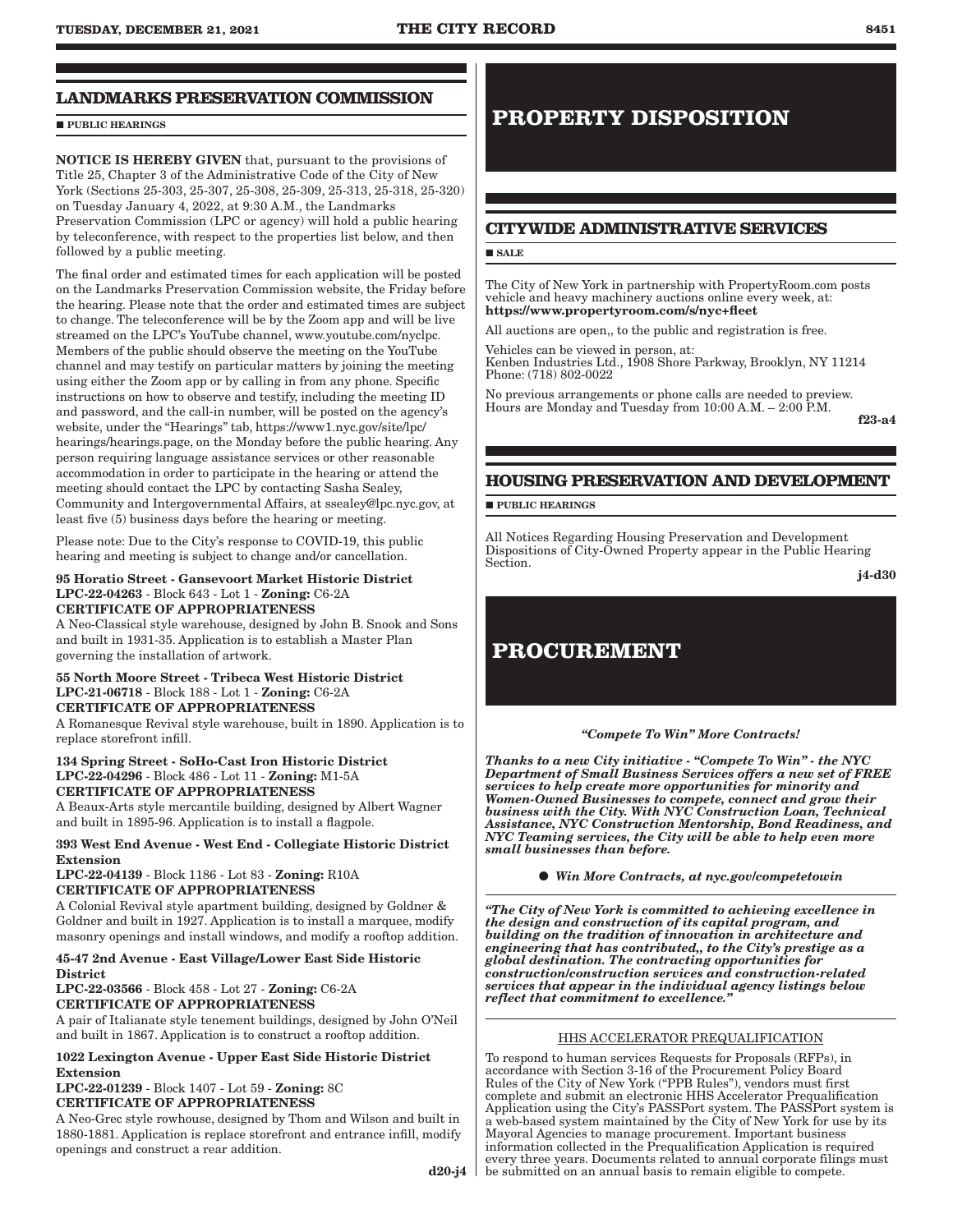Prequalification applications will be reviewed to validate compliance with corporate filings and organizational capacity. Approved organizations will be eligible to compete and would submit electronic proposals through the PASSPort system. The PASSPort Public Portal, which lists all RFPs, including HHS RFPs that require HHS Accelerator Prequalification, may be viewed, at https://passport. cityofnewyork.us/page.aspx/en/rfp/request\_browse\_public. All current and prospective vendors should frequently review information listed on roadmap to take full advantage of upcoming opportunities for funding. For additional information about HHS Accelerator Prequalification and PASSPort, including background materials, user guides and video tutorials, please visit https://www1.nyc.gov/site/mocs/systems/ about-go-to-passport.page.

### **ADMINISTRATION FOR CHILDREN'S SERVICES**

**FAMILY PERMANENCY SERVICES**

#### INTENT TO AWARD

*Human Services/Client Services*

EXTRAORDINARY NEEDS FOSTER CARE - Negotiated Acquisition - Other - PIN# 06822N0010 - Due 1-6-22 at 3:00 P.M.

In accordance with Section 3-04(b)(2)(i)(D) of the Procurement Policy Board Rules, the Administration for Children's Services (ACS), intends to enter into a negotiation acquisition contract with Vanderheyden (with its headquarters located at 614 Cooper Hill Road, Wynantskill, NY 12198), for the provision of a Extraordinary Needs Foster Care program. The term of the contract will be June 26, 2021 thru June 30, 2024, with a 3-year option to renew. The proposed budget for this negotiated acquisition is a maximum of \$353,755.59. Any information concerning the provider's performance, as well as any other factors relevant to the renewal, may be expressed, by contacting Peter Pabon, of the Office of Procurement, at Peter.Pabon@acs.nyc.gov.

ACS selected the negotiated acquisition procurement method, pursuant to the Procurement Policy Board Rules, Section 3-04(b)(2)(i)(D) & Section 3-04(b)(2)(ii) because the subject vendor was the only NYS OCFS approved agency that could provide child-specific behavioral Extraordinary Needs Foster Care services within a very limited timeframe.

d16-23

### **AGING**

AWARD

*Human Services/Client Services*

PROVIDE OLDER ADULT CENTER SERVICES - Competitive Sealed Proposals/Pre-Qualified List - PIN# 12521P0019003 - AMT: \$7,493,700.00 - TO: Agudath Israel of America Community Services Inc., 42 Broadway, New York, NY 10004.

DFTA ID: C01

Older Adult Centers (OAC) provide an outlet, aimed at socialization for community-dwelling older adults and prevent them from being isolated and disenfranchised. Older Adults engage in various programs and participate classes and activities including, but not limited to art, music, dance, chronic disease self-management classes, nutrition workshops, benefits screenings, technology classes; recreational trips, transportation services; and congregate meals.

Agudath Israel of America Boro Park Senior Citizens Center 1258 45th Street, Brooklyn, NY 11219

Agudath Israel Brookdale Senior Center 817 Avenue H, Brooklyn, NY 11230

Agudath Israel Moriah Older Adult Luncheon Club 90 Bennett Avenue, New York, NY 10033

 $- d21$ 

### **CITYWIDE ADMINISTRATIVE SERVICES**

### **AWARD**

*Goods*

AGGREGATES, HOT MIX ASPHALT (HWYS) - Competitive Sealed Bids - PIN# 8572100125 - AMT: \$59,221,635.00 - TO: Tilcon New York Inc., 9 Entin Road, Parsippany, NJ 07054.

ASPHALT CEMENT, BULK DELIVERY - Competitive Sealed Bids - PIN# 8572100128 - AMT: \$95,343,790.00 - TO: C L Consulting and Management Corp., PO Box 544, Wharton, NJ 07885.

 $\bullet$  d21

OEM FAIRBANKS NIJHUIS PUMPS AND PARTS - DEP - Competitive Sealed Bids - PIN# 8572000183 - AMT: \$3,733,886.29 - TO: PCS Pump and Process Inc., 41 Plymouth Street, Fairfield, NJ 07004.

 $\bullet$  d21

### **DESIGN AND CONSTRUCTION**

#### **AWARD**

*Construction Related Services*

MENTOR\_A1, REQ FOR CONSULTING, CM AND MENTORING SERVICES FOR MENTORING PROGRAM PROJECTS, CITYWIDE - Competitive Sealed Proposals - Other - PIN# 85021P0001001 - AMT: \$9,000,000.00 - TO: Laland Baptiste LLC, 150 Broadhollow Road, Suite 314, Melville, NY 11747.

 $\bullet$  d21

#### **EDUCATION**

 $\blacksquare$  SOLICITATION

*Goods and Services*

#### INVESTMENT MANAGER SEARCH FOR GLOBAL LISTED INFRASTRUCTURE EX FOSSIL FUELS - Request for Proposals - PIN# BER13041 - Due 1-19-22 at 5:00 P.M.

Investment Manager Search, for Global Listed Infrastructure Ex Fossil Fuels The New York City Board of Education Retirement System ("BERS"), is conducting this investment manager search (this "Search"), to identify and select investment management firms, or a pool of investment management firms, to create and manage one or more Global Listed Infrastructure (Ex Fossil Fuels) Equity Portfolio for BERS. How to Participate in this Search: To be considered, investment management firms must comply with the requirements  $(1) - (3)$  listed below: 1. All firms shall carefully review the Notice of Search and the Minimum Requirements described in Section 1.4 of the Investment Manager Notice of Search. Interested firms that meet the Minimum Requirements must enter their information in eVestment Alliance's database to be considered by Segal Marco Advisors, BERS' Investment Consultant. Information on requirements for entering information into these databases can be found at, https://www.evestment.com (click on "Submit My Data"). The Investment Consultant will review the database and provide BERS with a written report identifying the investment managers that meet the Minimum Requirements. 2. All firms must ensure that they completely identify their firm and product information in the aforementioned databases. Additionally, firms must ensure that the information (such as organization, product, returns, portfolio characteristics and AUM data) is current and accurate as of September 30, 2021. 3. There is no fee for entering information into the aforementioned database. Firms are advised that information in the database may become part of any pool contract that results from this Search. Current and accurate data must be in the aforementioned databases by the deadline stated in Section I of this Notice of Search, at which time the Investment Consultant shall commence its review of the database. Consistent with the policies expressed by the City of New York, participation by Minority-Owned and Women-Owned businesses or partnering arrangements with Minority-Owned and Women-Owned investment firms are encouraged. Additionally, participation by small and New York City-based businesses is also encouraged. The Notice of Search which fully describes the scope of the search, minimum requirements, how to participate and the evaluation process, will be available for download from the BERS' website, https://www.bers.nyc. gov/site/bers/notices/requests-for-proposals.page, on or about December 15, 2021. To download the Notice of Search, from BERS' website, select "RFPs & Solicitations" then "Notice of Search for "Investment Manager Search for Global Listed Infrastructure Ex Fossil Fuels" and complete the form. Questions about the Notice of Search should be transmitted by email, to Sabrina Hayat, at BERSProcurement@bers.nyc.gov, by January 19, 2022, by 3:00 P.M. EST.

*Use the following address* unless otherwise specified in notice, to secure, examine or submit bid/proposal documents, vendor prequalification and other forms; specifications/blueprints; other information; and for opening and reading of bids at date and time specified above.

*Education, 55 Water Street, 50th Floor, New York, NY 10041. Sabrina Hayat (929) 305-3874; BERSProcurement@bers.nyc.gov*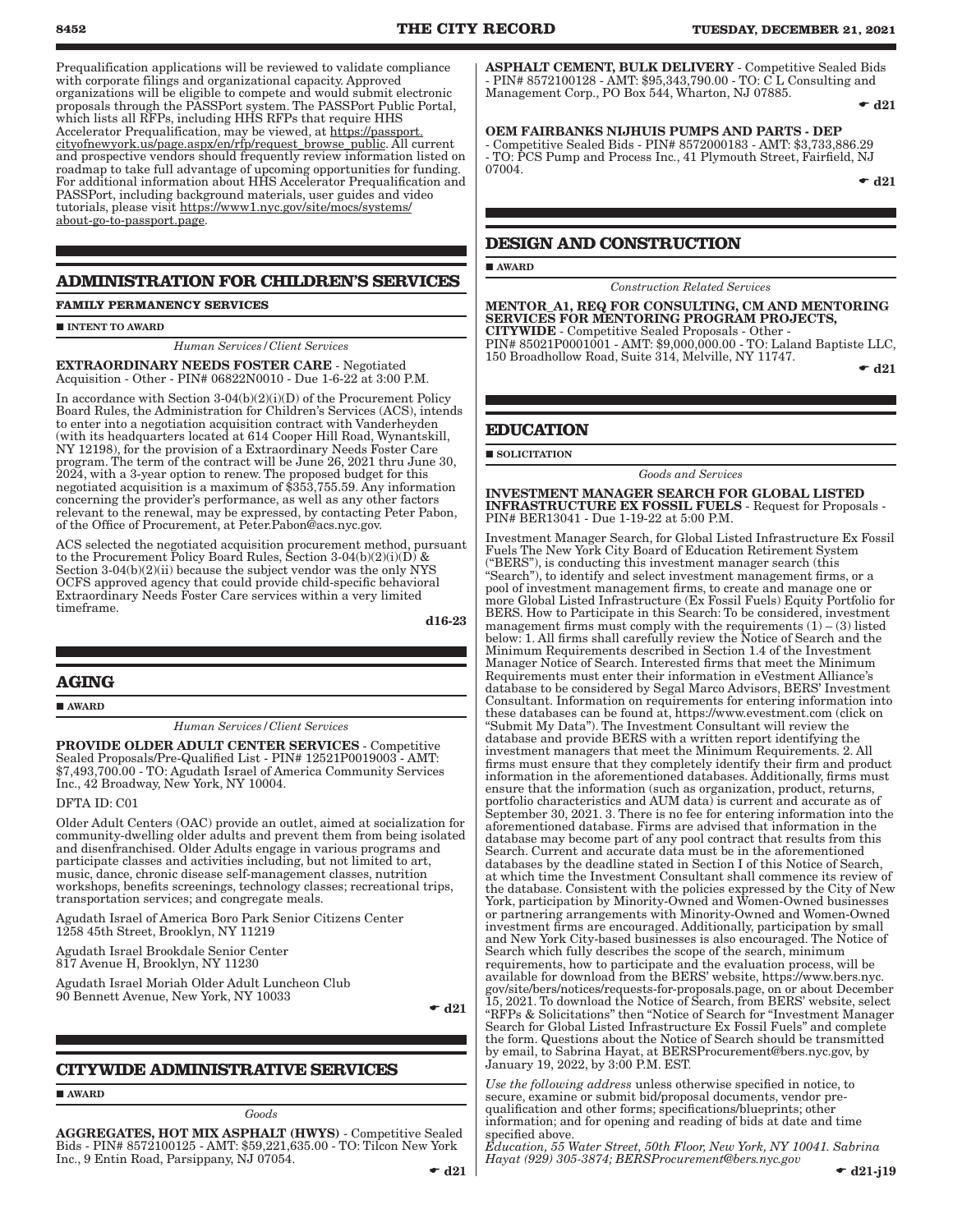### **EMERGENCY MANAGEMENT**

#### AWARD

*Services (other than human services)*

EMERGENCY PREPAREDNESS ADVERTISING SERVICES - Sole Source - Other - PIN# 01721S0006001 - AMT: \$1,500,000.00 - TO: Advertising Council Inc., 815 Second Avenue, 9th Floor, New York, NY 10017.

NYCEM, is seeking an appropriately qualified vendor to produce an emergency preparedness public service campaign. The selected vendor will be responsible for research, creative production services, media outreach services, distribution, public relations, fulfillment, ad placement and media monitoring. The firm selected for this contract should offer a combination of (1) excellent technical skills, (2) competitive pricing for campaign production and creative services, and (3) a plan to secure placement of the advertisements at NO COST TO NYC EMERGENCY MANAGEMENT. The plan for ad placements should include TV, radio, print, internet and outdoor outlets.

 $\bullet$  d21

### **ENVIRONMENTAL PROTECTION**

**AWARD** 

*Services (other than human services)*

MOR FEMA CTP - FUTURE FLOOD RISK MAPPING - Competitive Sealed Proposals - Other - PIN# 82621P0026001 - AMT: \$500,000.00 - TO: Michael Baker Engineering Inc., 14 Penn Plaza, Suite 1304, New York, NY 10122-2015.

 $\bullet$  d21

#### **WATER AND SEWER OPERATION**

**INTENT TO AWARD** 

*Goods*

82622Y0133-BWSO DRIVING SIMULATOR 2001004X - Request for Information - PIN# 82622Y0133 - Due 12-29-21 at 2:00 P.M.

NYC Environmental Protection, intends to enter into a sole source negotiation, with Drive Square Inc, for the purchase of a driving simulator with head mounted display. Any firm which believes they can also provide this good, are invited to respond to this RFI.

d14-21

### **HUMAN RESOURCES ADMINISTRATION**

**SOLICITATION** 

*Services (other than human services)*

#### 06921N0416-OFFICE OF ECONOMIC OPPORTUNITY YOUTH PROJECT - Negotiated Acquisition - Other - PIN#06921N0416 - Due 12-28-21 at 2:00 P.M.

The Mayor's Office for Economic Opportunity ("NYC Opportunity") has funds for a procurement for research on unconditional cash transfers to homeless youth, that could immensely benefit New York City. As part of our work to find new ways to address homelessness and increase the social safety net for New Yorkers in need, NYC Opportunity specifically wants to study the impacts of an unconditional cash allowance on the housing stability and wellbeing of young adults who are homeless in NYC. This is in line with the Mayor's priority of addressing the homeless crisis in NYC. The researchers are creating a randomized control study to offer youth cash transfers for 18-24 months. They will randomly assign 30 homeless youth into an experimental group that receives cash transfers, and 30 who do not. The primary research questions will address how the intervention results in outcomes related to housing stability (primary outcome); empowerment; education and employment; and social, emotional, and economic well-being.

The Mayor's Office for Economic Opportunity ("NYC Opportunity"), has funds for a procurement for research on unconditional cash transfers to homeless youth. NYC Opportunity, with HRA, currently holds a master contract with Chapin Hall, at the University of Chicago, since 2014. NYC Opportunity specifically wants to study the impacts of an unconditional cash allowance on the housing stability and wellbeing of young adults who are homeless in NYC. The total project will cost approximately \$2.5 million, of which NYC Opportunity will contribute \$300,000 to Chapin to support the evaluation. The rest is raised via private philanthropy, at great benefit, to the City. Proceeding with this

procurement reflects a significant cost savings compared to what it would cost NYC Opportunity to do the work themselves, yet they will benefit from the full study's findings. d20-27

AWARD

*Human Services/Client Services*

SIX-MONTH NEGOTIATED ACQUISITION EXTENSION FOR POWERS FAMILY RESIDENCE, 346 POWERS AVENUE, **BRONX, NY 10454** - Negotiated Acquisition - Judgment required in evaluating proposals - PIN# 07122N0001001 - AMT: \$1,271,839.00 -

TO: Women In Need, Inc., One State Street Plaza, 18th Floor, New York, NY 10004.

Contract Term from 7/1/2021 - 12/31/2021

 $\bullet$  d21

ANTHONY AVENUE ADULT FAMILY SHELTER - Renewal - PIN# 06919P8220KXLR001 - AMT: \$2,505,132.00 - TO: Samaritan Daytop Village Inc., 138-02 Queens Boulevard, Briarwood, NY 11435.

Renewal - Anthony Avenue Adult Family Shelter: 1848 Anthony Avenue, Bronx, NY 10457

 $\bullet$  d21

#### **INTENT TO AWARD**

*Services (other than human services)*

06922Y0081-BUS AND SUBWAY ADS FOR ERAP CAMPAIGN - Request for Information - PIN#06922Y0081 - Due 12-23-21 at 2:00 P.M.

DSS/HRA, intends to enter into a Sole Source contract with Outfront Media Group, LLC, for placing the ERAP campaign ads on buses and subways from 10/11/2021 to 11/28/2021. Outfront is the current advertising licensee for the MTA subway, commuter rail and bus systems. Outfront has the exclusive right to post and display advertising on those systems.

Any firm or organization which believes they can also provide this service, is invited to respond to the RFI "06922Y0081-BUS AND SUBWAY ADS FOR ERAP CAMPAIGN" on PASSPort. If you have any questions, please email, "frazierjac@dss.nyc.gov", with the subject line "06922Y0081-BUS AND SUBWAY ADS FOR ERAP CAMPAIGN". Please indicate your interest by responding, to the RFI EPIN: 06922Y0081 in PASSPort no later than December 23, 2021, 2:00 P.M.

d15-22

## **MAYOR'S OFFICE OF CRIMINAL JUSTICE**

**CONTRACTS**

**INTENT TO AWARD** 

*Human Services/Client Services*

ADVANCE PEACE SOLE SOURCE - Sole Source - Available only from a single source - PIN# 00222S0003 - Due 12-28-21 at 5:00 P.M.

Pursuant to Section 3-05 of the PPB Rules, the Mayor Office of Criminal Justice, intends to enter into a sole source contract with Safe Passages, 250 Frank H Ogawa Plaza, Suite 6306, Oakland, CA 94612. The vendor will provide Advance Peace Model Training and technical assistance from 1/1/22 to 6/30/23 for \$600,000.

Any firm or organization which believes they can also provide these services, is invited to respond to the RFI " 00222Y0076-Advance Peace" by emailing, mocjprocurements@cityhall.nyc.gov, with the subject line "00222Y0076-Advance Peace" no later than December 28, 2021, 5:00 P.M.

*Use the following address* unless otherwise specified in notice, to secure, examine or submit bid/proposal documents, vendor prequalification and other forms; specifications/blueprints; other information; and for opening and reading of bids at date and time specified above.

*Mayor's Office of Criminal Justice, 1 Centre Street, 10th Floor, Room 1012, New York, NY 10007. Alison MacLeod (212) 416-5252; amacleod@cityhall.nyc.gov*

 $\bullet$  d21-28

CURE VIOLENCE GLOBAL TRAINING - Sole Source - Available only from a single source - PIN# 00222S0004 - Due 12-28-21 at 5:00 P.M.

Pursuant to Section 3-05 of the PPB Rules, the Mayor Office of Criminal Justice, intends to enter into a sole source contract with Cure Violence Global, 227 West Monroe Street, Chicago, IL 60606. The vendor will provide Violence Interruption and Reduction Training (VIRT) from 11/1/21 to 6/30/23 for \$1,000,000.

Any firm or organization which believes they can also provide these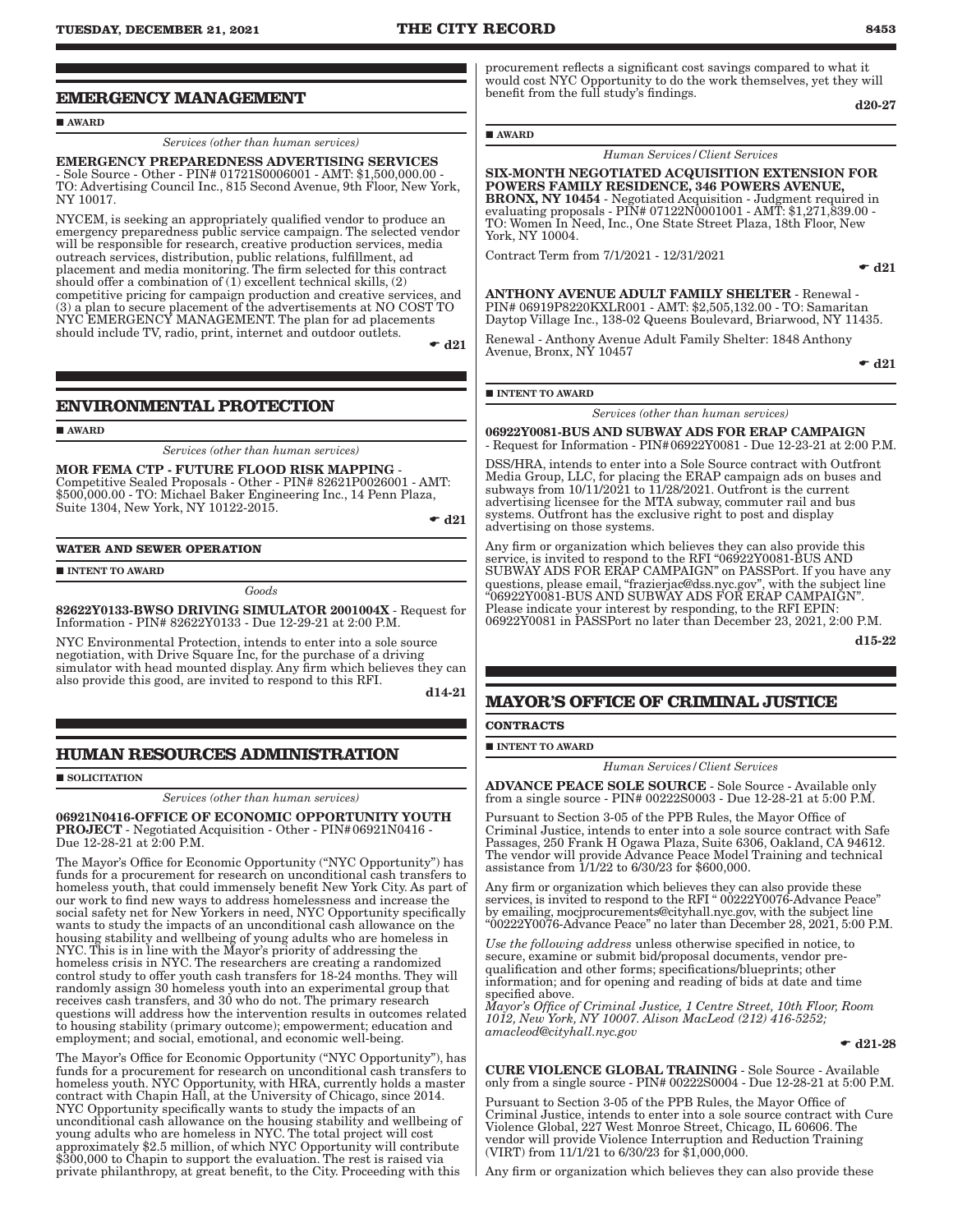services, is invited to respond to the RFI " 00222Y0068-Cure Violence Global" by emailing, mocjprocurements@cityhall.nyc.gov, with the subject line "00222Y0068-Cure Violence Global" no later than December 28, 2021, 5:00 P.M.

*Use the following address* unless otherwise specified in notice, to secure, examine or submit bid/proposal documents, vendor prequalification and other forms; specifications/blueprints; other information; and for opening and reading of bids at date and time specified above.

*Mayor's Office of Criminal Justice, 1 Centre Street, 10th Floor, Room 1012, New York, NY 10007. Alison MacLeod (212) 416-5252; mocjprocurements@cityhall.nyc.gov*

 $- d21-28$ 

### **PARKS AND RECREATION**

**AWARD** 

*Construction/Construction Services*

#### PLANTING OF NEW AND REPLACEMENT STREET TREES IN COMMUNITY BOARDS 6, 7, 10 & 12, BOROUGH OF BROOKLYN - Competitive Sealed Bids - PIN# BG-719M - AMT:

\$2,975,000.00 - TO: Dragonetti Brothers Land Scaping Nursery & Florist, 129 Louisiana Avenue, Brooklyn, NY 11207. EPIN: 84619B0148

 $\bullet$  d21

#### PLANTING OF NEW AND REPLACEMENT STREET TREES IN COMMUNITY BOARDS 1-4, BOROUGH OF BROOKLYN - Competitive Sealed Bids - PIN# BG-319MA - AMT: \$3,407,000.00 -

TO: J. Pizzirusso Landscaping Corporation, 2400 East 69th Street, Brooklyn, NY 11234.

EPIN: 84620B0027

#### $\bullet$  d21

### BROOKLYN WAR MEMORIAL RESTROOM AND ELEANOR ROOSEVELT PLAYGROUND COMFORT STATION

RECONSTRUCTION - Competitive Sealed Bids - PIN# BG-818MA - AMT: \$1,697,000.00 - TO: APS Electric, 3636 33rd Street, Suite #205, Long Island City, NY 11106.

EPIN: 84620B0022

#### $\bullet$  d21

#### BABI YAR TRIANGLE PLAYGROUND RECONSTRUCTION

- Competitive Sealed Bids - PIN# BZ10-118MA1 - AMT: \$1,346,957.79 - TO: Deborah Bradley Construction, 481 Manhattan Avenue, New York, NY 10027.

BZ10-118MA1 - Babi Yar Triangle Playground Reconstruction EPIN: 84620B0063

 $\blacktriangleright$  d21

#### PLANTING OF NEW AND REPLACEMENT STREET TREES IN COMMUNITY BOARDS 11, 13 & 15, BOROUGH OF BROOKLYN - Competitive Sealed Bids - PIN# BG-1519M - AMT: \$2,900,000.00 - TO: Robert Bello Landscape Services, 2056 76th Street, Brooklyn, NY 11214.

EPIN: 84620B0037

 $- d21$ 

#### BANNEKER PLAYGROUND AND TILDEN PLAYGROUND COMFORT STATION RECONSTRUCTION - Competitive Sealed Bids - PIN# BG-919M - AMT: \$1,559,707.00 - TO: Aurion Services Inc.,

849 73rd Street, Brooklyn, NY 11228.

EPIN: 84619B0190

#### $\div$  d21

*Services (other than human services)*

VIDEO SURVEILLANCE FOR NYC PARKS - Intergovernmental Purchase - PIN# 84621O0002001 - AMT: \$7,280,335.49 - TO: Security Management Systems Inc., 18 Industrial Park Drive, Port Washington, NY 11050-4662.

The work to be performed under this contract, includes furnishing all labor, materials, travel time, equipment, and all other work incidental thereto necessary or required to provide the complete Installation, Maintenance, Repair, and Training of Video Management System ("VMS") for the City of New York Parks & Recreation ("Agency") Citywide.

 $\blacksquare$ INTENT TO AWARD

*Construction/Construction Services*

84622Y0160-RESURFACING WORK AT OCEAN BREEZE, ATHLETIC COMPLEX - Request for Information - PIN#84622Y0160 - Due 1-3-22 at 2:00 P.M.

The City of New York ("The City"), via the Department of Parks and Recreation ("Parks"), has jurisdiction over the facility known as the Ocean Breeze, athletic Complex ("OBAC"), a state-of-the art track and field facility in the Borough of Staten Island.

The work is limited to surface renovation work.

Resurfacing work is a renovation process that prolongs the life of a track by replacing the worn surface without removing and replacing the underlying base.

d20-27

#### **REVENUE AND CONCESSIONS**

**SOLICITATION** 

*Goods and Services*

REQUEST FOR PROPOSALS FOR THE RENOVATION, OPERATION & MAINTENANCE OF AN INDOOR TENNIS SPORTS FACILITY AT ALLEY POND PARK, QUEENS - Competitive Sealed Proposals - Judgment required in evaluating proposals - PIN#Q1-A-SB-IT-2021 - Due 2-11-22 at 3:00 P.M.

In accordance with Section 1-13 of the Concession Rules of the City of New York, the New York City Department of Parks and Recreation ("Parks") is issuing, as of the date of this notice a significant Request for Proposals ("RFP") for the for The Renovation, Operation & Maintenance of an Indoor Tennis Sports Facility, at Alley Pond Park, Queens.

There will be a recommended remote proposer meeting on Friday, December 17, 2021, at 2:00 P.M. If you are considering responding to this RFP, please make every effort to, attend this recommended remote proposer meeting. Subject to availability and by appointment only, we may set up a meeting, at the proposed concession site, (Block #7860 & Lot #11) ("Licensed Premises"), 79-20 Winchester Boulevard Queens Village, NY 11427.

All proposals submitted in response to this RFP must be submitted no later than Friday, February 11, 2022, at 3:00 P.M. Hard copies of the RFP can be obtained, at no cost, commencing Friday, December 10, 2021 through Friday, February 11, 2022 by contacting Phylicia Murray, Project Manager, at (212) 360-3407 or, at Phylicia.Murray@parks.nyc. gov. The RFP is also available for download, on Friday, December 10, 2021 through Friday, February 11, 2022, on Parks' website. To download the RFP, visit http://www.nyc.gov/parks/

businessopportunities and click on the "Concessions Opportunities, at Parks" link. Once you have logged in, click on the "download" link that appears adjacent, to the RFP's description.

For more information or to request to receive a copy of the RFP by mail, prospective proposers may contact Phylicia Murray, Project Manager at (212) 360-3407 or at Phylicia.Murray@parks.nyc.gov.

TELECOMMUNICATION DEVICE FOR THE DEAF (TDD) (212) 504-4115

*Use the following address* unless otherwise specified in notice, to secure, examine or submit bid/proposal documents, vendor pre-qualification and other forms; specifications/blueprints; other information; and for opening and reading of bids, at date and time specified above. *Parks and Recreation, The Arsenal, 830 5th Avenue, New York, NY 10065. Phylicia Murray (212) 360-3407; phylicia.murray@parks.nyc.gov*

d10-23

#### *Services (other than human services)*

RFP FOR SPORTS/RECREATION AND FOOD SERVICE FACILITY AT FERRY POINT PARK - Competitive Sealed Proposals - Judgment required in evaluating proposals - PIN# X126-O-2020 - Due 1-28-22 at 3:00 P.M.

In accordance with Section 1-13 of the Concession Rules of the City of New York, the New York City Department of Parks and Recreation ("Parks") is issuing, as of the date of this notice, a significant Request for Proposals (RFP) for the Development, Operation, and Maintenance of a Sports/Recreation and Food Service Facility at Ferry Point Park,

 $\bullet$  d21 | Bronx.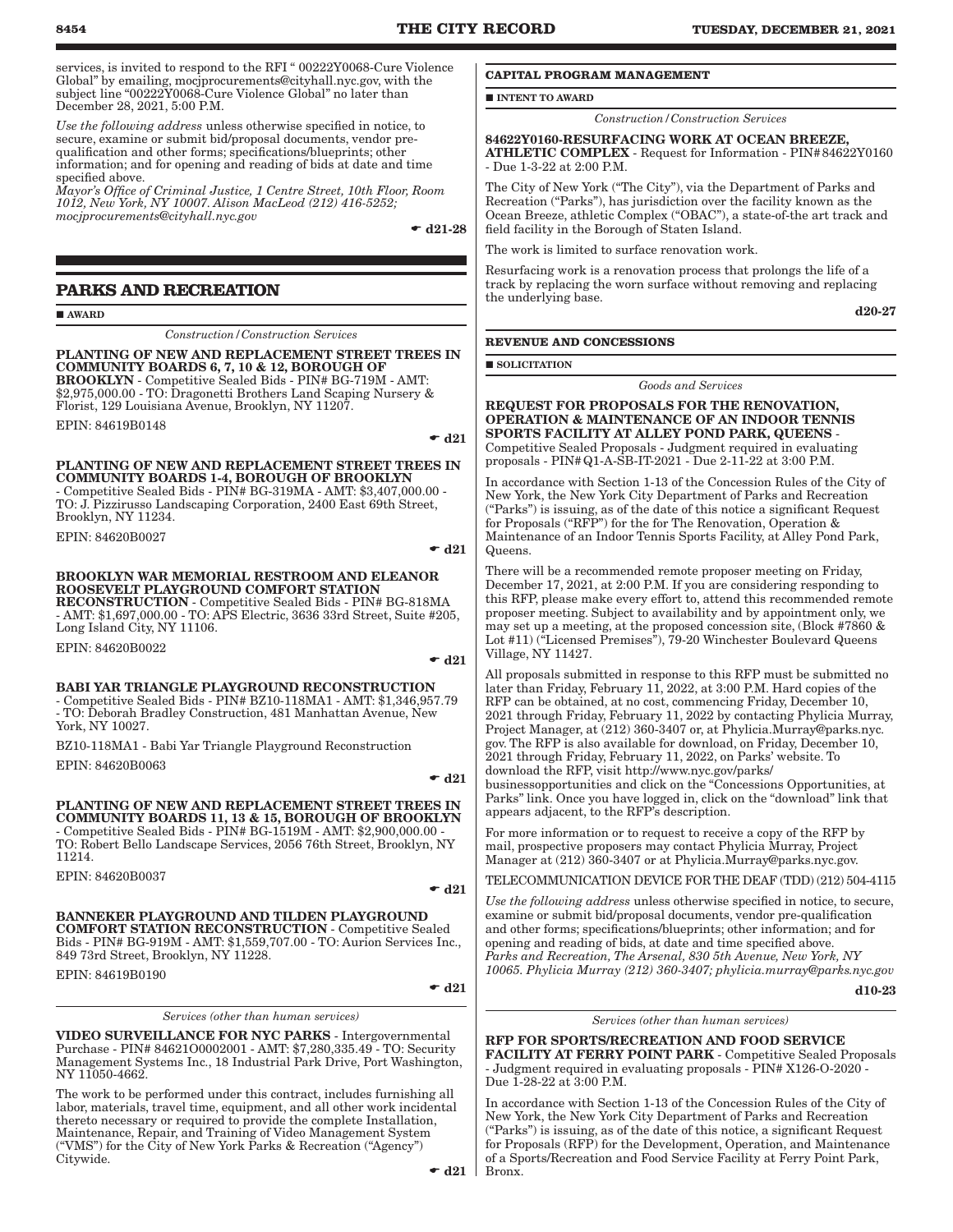There will be a recommended remote proposer meeting on Friday, December 17, 2021 at 12:00 P.M. If you are considering responding to this RFP, please make every effort to attend this recommended remote proposer meeting. Subject to availability and by appointment only, we may set up a meeting at the proposed concession site (Block #5622 & Lot #1) ("Licensed Premises"), which is located at the site bounded by Westchester Creek, Hutchinson River Parkway South and southbound I-678.

 All proposals submitted in response to this RFP must be submitted no later than Friday, January 28, 2022 at 3:00 P.M. Hard copies of the RFP can be obtained at no cost, commencing Friday, December 10, 2021 through January 28, 2022 by contacting Andrew Coppola, Senior Project Manager at (212) 360-3454 or at Andrew.Coppola@parks.nyc.gov. The RFP is also available for download, on December 10, 2021 through January 28, 2022, on Parks' website. To download the RFP, visit http:// www.nyc.gov/parks/businessopportunities and click on the "Concessions Opportunities at Parks" link. Once you have logged in, click on the "download" link that appears adjacent to the RFP's description.

For more information or if you cannot attend the remote proposer meeting, prospective proposers may contact Andrew Coppola, Senior Project Manager, at (212) 360-3454 or at Andrew.Coppola@parks.nyc.gov.

TELECOMMUNICATION DEVICE FOR THE DEAF (TDD) 212-504-4115

*Use the following address* unless otherwise specified in notice, to secure, examine or submit bid/proposal documents, vendor pre-qualification and other forms; specifications/blueprints; other information; and for opening and reading of bids at date and time specified above. *Parks and Recreation, The Arsenal, 830 Fifth Avenue, New York, NY 10065. Andrew Coppola (212) 360-3454; andrew.coppola@parks.nyc.gov*

d10-23

### **TRUST FOR GOVERNORS ISLAND**

**SOLICITATION** 

*Construction/Construction Services*

SUBCHAPTER K 190' STEEL DOUBLE ENDED VEHICLE AND PASSENGER FERRY VESSEL CONSTRUCTION - Request for Proposals - PIN#1908 - Due 2-14-22 at 5:00 P.M.

The Trust for Governors Island, is seeking to engage a qualified shipyard in a construction contract of a new 190' vehicle and passenger ferry represented in Technical Specification and Contract Drawings developed by Elliot Bay Design Group (EBDG) of Seattle, WA. The new vessel shall meet all United States Coast Guard (USCG) requirements for certification and be delivered, to the Trust as a documented USCG Code of Federal Regulations (CFR) 46 Subchapter K – "Small Passenger Vessel" less than 100 gross tons. The RFP can be accessed here: http://govisland.com/new-ferry-rfp

RFP Issue Date: December 6, 2021

Questions Due: January 14, 2022

Optional Pre-Proposal Meeting: December 16, 2021, at 10:00 A.M. and December 22, 2021, at 10:00 A.M.

Proposal Due Date: February 14, 2022

*Use the following address* unless otherwise specified in notice, to secure, examine or submit bid/proposal documents, vendor pre-qualification and other forms; specifications/blueprints; other information; and for opening and reading of bids, at date and time specified above. *Trust for Governors Island, 10 South Street, Slip 7, New York, NY 10004. Sebastian Coss (212) 440-2222; gibids@govisland.org*

d15-21

### **YOUTH AND COMMUNITY DEVELOPMENT**

**AWARD** 

*Human Services/Client Services*

## COMPASS NEGOTIATED ACQUISITION EXTENSION - Negotiated Acquisition - Other - PIN# 26021N0757001 - AMT:

\$717,090.00 - TO: The Greater Ridgewood Youth Council Inc., 5903 Summerfield Street, Ridgewood, NY 11385-5936.

COMPASS Program Extension

### **CONTRACT AWARD HEARINGS**

**NOTE: LOCATION(S) ARE ACCESSIBLE TO INDIVIDUALS USING WHEELCHAIRS OR OTHER MOBILITY DEVICES. FOR FURTHER INFORMATION ON ACCESSIBILITY OR TO MAKE A REQUEST FOR ACCOMMODATIONS, SUCH AS SIGN LANGUAGE INTERPRETATION SERVICES, PLEASE CONTACT THE MAYOR'S OFFICE OF CONTRACT SERVICES (MOCS) VIA EMAIL, AT DISABILITYAFFAIRS@MOCS.NYC.GOV OR VIA PHONE, AT (212) 788-0010. ANY PERSON REQUIRING REASONABLE ACCOMMODATION FOR THE PUBLIC HEARING, SHOULD CONTACT MOCS, AT LEAST THREE (3) BUSINESS DAYS IN ADVANCE OF THE HEARING, TO ENSURE AVAILABILITY.**

ී

### **ENVIRONMENTAL PROTECTION**

#### **PUBLIC HEARINGS**

NOTICE IS HEREBY GIVEN that a Public Hearing will be held at the Department of Environmental Protection Offices on January 06, 2022 commencing at 10:00 A.M. on the following:

IN THE MATTER OF a proposed contract between the Department of Environmental Protection and the Village of Kiryas Joel, 51 Forest Road, Monroe, NY 10950 for DEL-456: CRO-638: Design of an Easern Orange County Alternative Water Supply Pipeline to the Delarware Aqueduct. The Contract term shall be 1095 consecutive calendar days from the date of the written notice to proceed. The Contract amount shall be \$5,000,000.00—Location: Upstate NY: EPIN: 82622T0002

This contract was selected by Government to Government Procurement pursuant to Section 3-13 of the PPB Rules.

If you're planning on attending the Public Hearing you must let us know at least five business days in advance of the Public Hearing via e-mail at glroman@dep.nyc.gov.

ð

#### $\bullet$  d21

### **TRANSPORTATION**

**PUBLIC HEARINGS** 

NOTICE IS HEREBY GIVEN that a Contract Public Hearing will be held on Tuesday, December 28, 2021, at 11:00 A.M. The Public Hearing will be held via Conference Call. Call-in #: 1-646-992-2010, ACCESS CODE: 2342 748 0246.

IN THE MATTER OF a proposed contract between the Department of Transportation of the City of New York and Port Authority of New York & New Jersey, located at Four World Trade Center, 150 Greenwich Street, 18th Floor, New York, NY 10007, for the provision of Design, Final Design and Construction Work for the 82nd Street/Ditmars Medians near LaGuardia Airport, Queens. The contract amount shall not exceed \$5,550,000.00. The contract term shall be 365 Consecutive Calendar Days from date of Written Notice to Proceed for the Final Completion of Construction Contract. CB 3, Queens. E-PIN #: 84122T0001.

The proposed contract is Government to Government, pursuant to Section 3-13 of the Procurement Policy Board Rules.

In order to access the Public Hearing and testify, please call 1-646-992- 2010, ACCESS CODE: 2342 748 0246 no later than 10:55 A.M. If you need further accommodations, please let us know at least five business days in advance of the Public Hearing via e-mail at DisabilityAffairs@ mocs.nyc.gov or via phone at 1-212-298-0734.  $\bullet$  d21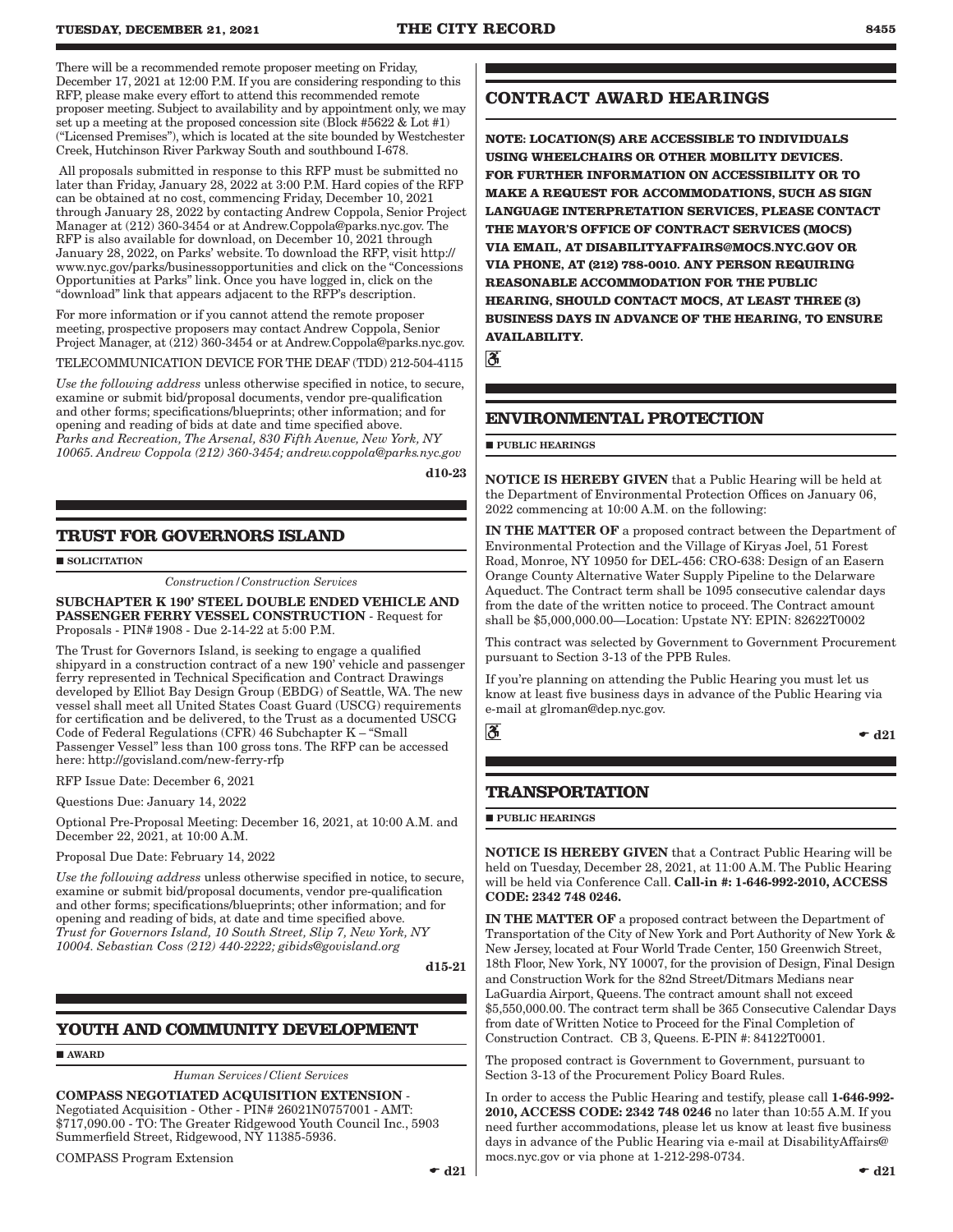#### **YOUTH AND COMMUNITY DEVELOPMENT**

#### NOTICE

#### CORRECTED NOTICE

NOTICE IS HEREBY GIVEN that a Contract Public Hearing will be held on Wednesday December 29, 2021 via MS TEAMS Conference call (Dial In: +1 646-893-7101 / Phone Conference ID: 715 365 24#) commencing at 10:00 A.M. on the following:

IN THE MATTER OF (1) one proposed FY21Tax Levy Discretionary contract between the Department of Youth and Community Development and the Contractor listed below is to fund general operating expenses associated with the maintenance of the emergency food program and auxiliary services. The term of this contract shall be from July 1, 2020 to June 30, 2021 with no option to renew.

Contract Number 26021L1267001 THE CAMPAIGN AGAINST HUNGER INC<br>\$439,679.00 Contract Amount Contractor Address 2010 FULTON ST, BROOKLYN, NY 11233

The proposed contractor is being funded through Line Item Appropriations or Discretionary Funds pursuant to Section 1-02 (e) of the Procurement Policy Board (PPB) Rules.

In order to access the Public Hearing or to testify, please join the public hearing via MS TEAMS Conference call (Dial In: +1 646-893-7101 / Phone Conference ID: 715 365 24#) no later than 9:50 am on the date of the hearing. If you require further accommodations, please contact Renise Ferguson via email, referguson@dycd.nyc.gov no later than three business days before the hearing date.

 $\bullet$  d21

d14-28

## **SPECIAL MATERIALS**

### **COMPTROLLER**

#### **NOTICE**

Damage

NOTICE OF ADVANCE PAYMENT OF AWARDS PURSUANT TO THE STATUTES IN SUCH cases made and provided, notice is hereby given that the Comptroller of the City of New York, will be ready to

pay, at 1 Centre Street, Room 629, New York, NY 10007 on 12/29/2021 to the person or persons legally entitled an amount as certified to the Comptroller by the Corporation Counsel on damage parcels, as follows:

| Damage                |                                  |                                        |
|-----------------------|----------------------------------|----------------------------------------|
| Parcel No.<br>$17A-3$ | <b>Block</b><br>ADJACENT TO 6146 | $_{\rm Lot}$<br><b>ADJACENT TO 160</b> |
|                       |                                  |                                        |

Acquired in the proceeding entitled: WEST CASTOR PLACE subject to any liens and encumbrances of record on such property. The amount advanced shall cease to bear interest on the specified date above.

> Scott M. Stringer Comptroller

NOTICE OF ADVANCE PAYMENT OF AWARDS PURSUANT TO THE STATUTES IN SUCH cases made and provided, notice is hereby given that the Comptroller of the City of New York, will be ready to pay, at 1 Centre Street, Room 629, New York, NY 10007, on 1/6/2022, to the person or persons legally entitled an amount as certified to the Comptroller by the Corporation Counsel on damage parcels, as follows:

| Parcel No. | <b>Block</b>            | Lot                    |
|------------|-------------------------|------------------------|
| $17A-4$    | ADJACENT TO 6146        | ADJACENT TO 166        |
| $17A-6$    | <b>ADJACENT TO 6146</b> | ADJACENT TO 183        |
| $17A-7$    | ADJACENT TO 6146        | <b>ADJACENT TO 185</b> |
| $17A-8$    | ADJACENT TO 6146        | ADJACENT TO 186        |
| $17A-9$    | ADJACENT TO 6146        | <b>ADJACENT TO 187</b> |
| $17A-10$   | ADJACENT TO 6146        | <b>ADJACENT TO 188</b> |
|            |                         |                        |

Acquired in the proceeding entitled: WEST CASTOR PLACE subject to any liens and encumbrances of record on such property. The amount advanced shall cease to bear interest on the specified date above.

> Scott M. Stringer Comptroller

 $\bullet$  d21-j5

NOTICE OF ADVANCE PAYMENT OF AWARDS PURSUANT TO THE STATUTES IN SUCH cases made and provided, notice is hereby given that the Comptroller of the City of New York, will be ready to pay, at 1 Centre Street, Room 629, New York, NY 10007, on 1/6/2022, to the person or persons legally entitled an amount as certified to the Comptroller by the Corporation Counsel on damage parcels, as follows:

Damage

Parcel No. Block Lot Lot Lot Lot ADJACENT TO 8008 ADJACENT TO 48 1A AND 1B ADJACENT TO 8008 ADJACENT TO 48<br>2A ADJACENT TO 8008 ADJACENT TO 45 2A ADJACENT TO 8008<br>3 AND 3A PART OF AND PART OF AND ADJACENT TO 8008 PART OF AND ADJACENT TO 42 4 PART OF 8008 PART OF 28

Acquired in the proceeding entitled: AMBOY ROAD NORTHEAST AND SOUTHWEST OF PAGE AVENUE subject to any liens and encumbrances of record on such property. The amount advanced shall cease to bear interest on the specified date above.

> Scott M. Stringer Comptroller

 $\bullet$  d21-j5

NOTICE OF ADVANCE PAYMENT OF AWARDS PURSUANT TO THE STATUTES IN SUCH cases made and provided, notice is hereby given that the Comptroller of the City of New York, will be ready to pay, at 1 Centre Street, Room 629, New York, NY 10007 on 12/29/2021 to the person or persons legally entitled an amount as certified to the Comptroller by the Corporation Counsel on damage parcels, as follows:

Damage

Parcel No. Block Lot

 $\overline{12095}$  PART OF LOT 6

Acquired in the proceeding entitled: 142 ND STREET subject to any liens and encumbrances of record on such property. The amount advanced shall cease to bear interest on the specified date above.

> Scott M. Stringer Comptroller

d14-28

### **HOUSING PRESERVATION AND DEVELOPMENT**

**NOTICE** 

#### REQUEST FOR COMMENT REGARDING AN APPLICATION FOR A CERTIFICATION OF NO HARASSMENT

Notice Date: December 15, 2021

To: Occupants, Former Occupants, and Other Interested Parties

| <b>Property:</b> | Address                                        | <b>Application #</b> | <b>Inquiry Period</b>           |
|------------------|------------------------------------------------|----------------------|---------------------------------|
|                  | 55 West 126 <sup>th</sup> Street,<br>Manhattan | 95/2021              | November 17,<br>2018 to Present |
|                  | 128 Montague Street,<br>Manhattan              | 96/2021              | November 17,<br>2018 to Present |
|                  | 954 <sup>th</sup> Avenue, Brooklyn             | 97/2021              | November 29,<br>2018 to Present |
|                  | 586 Madison Street.<br>Brooklyn                | 103/2021             | November 17,<br>2018 to Present |
|                  | 2288 Adam C. Powell<br>Boulevard, Manhattan    | 104/2021             | November 17,<br>2018 to Present |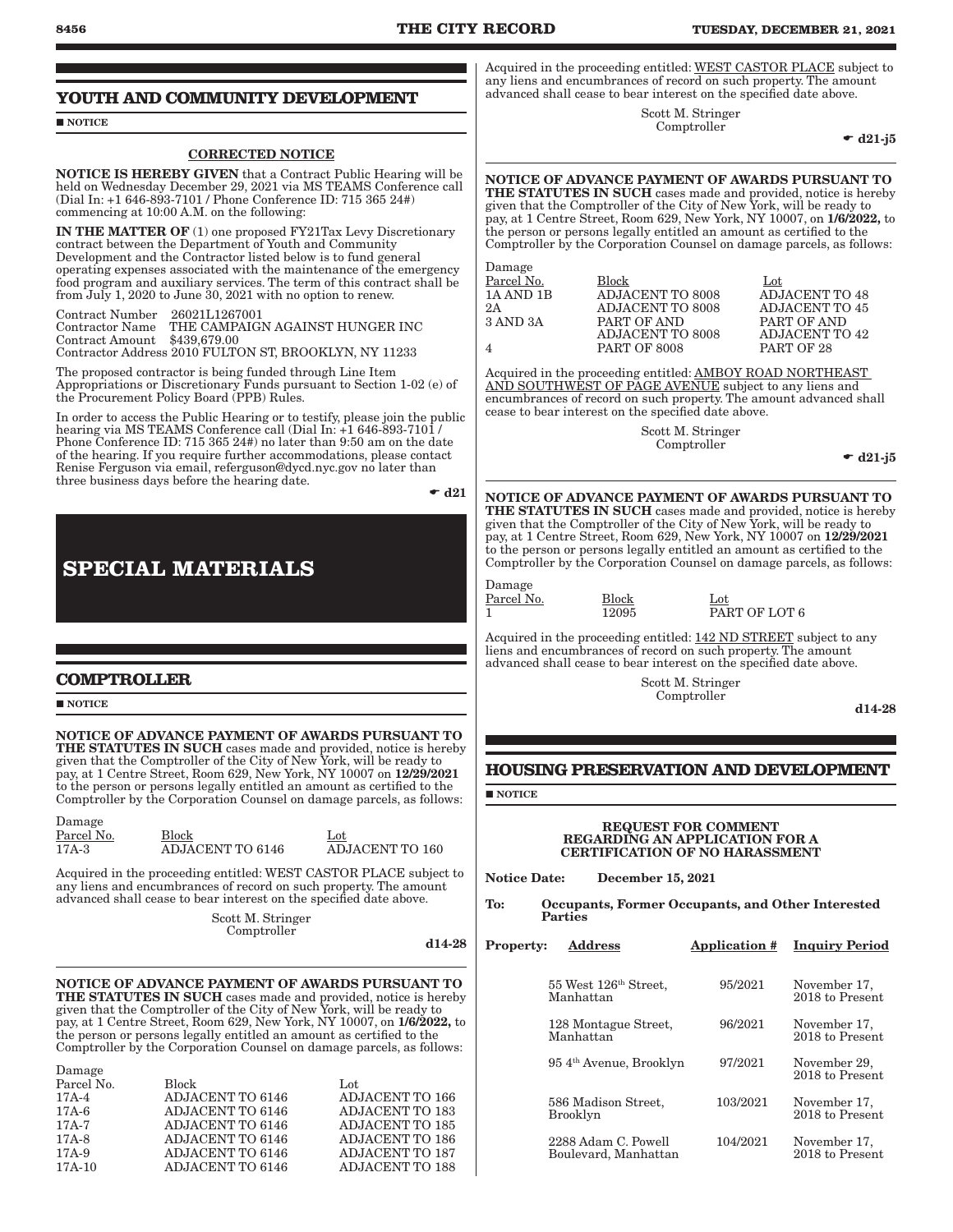| 544 West 148 <sup>th</sup> Street,<br>Manhattan | 105/2021 | November 24,<br>2018 to Present |
|-------------------------------------------------|----------|---------------------------------|
| 354 Convent Avenue,<br>Manhattan                | 106/2021 | November 30,<br>2018 to Present |

#### Authority: SRO, Administrative Code §27-2093

Before the Department of Buildings can issue a permit for the alteration or demolition of a single room occupancy multiple dwelling, the owner must obtain a "Certification of No Harassment" from the Department of Housing Preservation and Development ("HPD") stating that there has not been harassment of the building's lawful occupants during a specified time period. Harassment is conduct by an owner that is intended to cause, or does cause, residents to leave or otherwise surrender any of their legal occupancy rights. It can include, but is not limited to, failure to provide essential services (such as heat, water, gas, or electricity), illegally locking out building residents, starting frivolous lawsuits, and using threats or physical force.

The owner of the building identified above has applied for a Certification of No Harassment. If you have any comments or evidence of harassment at this building, please notify HPD at CONH Unit, 100 Gold Street, 6th Floor, New York, NY 10038 by letter postmarked not later than 30 days from the date of this notice or by an in-person statement made within the same period. To schedule an appointment for an in-person statement, please call (212) 863-5277 or (212) 863-8211.

*For the decision on the Certification of No Harassment Final Determination please visit our website at www.hpd.nyc.gov or call 212-863-8266.*

#### PETICIÓN DE COMENTARIO SOBRE UNA SOLICITUD PARA UN CERTIFICACIÓN DE NO ACOSO

Fecha de notificacion: December 15, 2021

Para: Inquilinos, Inquilinos Anteriores, y Otras Personas Interesadas

| Propiedad: | Dirección:                                      | Solicitud #: | Período de<br>consulta:         |
|------------|-------------------------------------------------|--------------|---------------------------------|
|            | 55 West 126 <sup>th</sup> Street,<br>Manhattan  | 95/2021      | November 17,<br>2018 to Present |
|            | 128 Montague Street,<br>Manhattan               | 96/2021      | November 17,<br>2018 to Present |
|            | 954 <sup>th</sup> Avenue, Brooklyn              | 97/2021      | November 29,<br>2018 to Present |
|            | 586 Madison Street.<br>Brooklyn                 | 103/2021     | November 17,<br>2018 to Present |
|            | 2288 Adam C. Powell<br>Blyd, Manhattan          | 104/2021     | November 17,<br>2018 to Present |
|            | 544 West 148 <sup>th</sup> Street,<br>Manhattan | 105/2021     | November 24,<br>2018 to Present |
|            | 354 Convent Avenue,<br>Manhattan                | 106/2021     | November 30,<br>2018 to Present |

#### Autoridad: SRO, Código Administrativo §27-2093

Antes de que el Departamento de Edificios pueda conceder un permiso para la alteración o demolición de una vivienda múltiple de ocupación de cuartos individuales, el propietario debe obtener una "Certificación de No Acoso" del Departamento de Preservación y Desarrollo de la Vivienda ("HPD") que indique que tiene no haber sido hostigado a los ocupantes legales del edificio durante un período de tiempo especificado. El acoso es una conducta por parte de un dueño de edificio que pretende causar, o causa, que los residentes se vayan o renuncien a cualquiera de sus derechos legales de ocupación. Puede incluir, entre otros, no proporcionar servicios esenciales (como calefacción, agua, gas o electricidad), bloquear ilegalmente a los residentes del edificio, iniciar demandas frívolas y utilizar amenazas o fuerza física.

El dueño del edificio identificado anteriormente ha solicitado una Certificación de No Acoso. Si tiene algún comentario o evidencia de acoso en este edificio, notifique a HPD al CONH Unit, 100 Gold Street, 6<sup>th</sup> Floor, New York, NY 10038 por carta con matasellos no mas tarde que 30 días después de la fecha de este aviso o por una declaración en persona realizada dentro del mismo período. Para hacer una cita para una declaración en persona, llame al (212) 863-5277 o (212) 863-8211.

Para conocer la decisión final sobre la Certificación de No Acoso, visite nuestra pagina web en *www.hpd.nyc.gov o llame al 212-863-8266.*

d15-23

### **OFFICE OF THE MAYOR**

#### **NOTICE**

Notice of Intent to Issue New Solicitation(s) Not Included in FY 2022 Annual Contracting Plan and Schedule

NOTICE IS HEREBY GIVEN that the Mayor will be issuing the following solicitation(s) not included in the FY 2022 Annual Contracting Plan and Schedule that is published, pursuant to New York City Charter § 312(a):

Agency: Department of Finance

Description of services sought: Body cameras, ancillary licenses and associated storage

Start date of the proposed contract: 8/15/2022

End date of proposed contract: 8/14/2026 Method of solicitation the agency intends to utilize: Sole Source Personnel in substantially similar titles within agency: None Headcount of personnel in substantially similar titles within agency: 0

 $\bullet$  d21

### **MAYOR'S OFFICE OF CONTRACT SERVICES**

#### NOTICE

Notice of Intent to Issue New Solicitation(s) Not Included in FY 2022 Annual Contracting Plan and Schedule

NOTICE IS HEREBY GIVEN that the Mayor will be issuing the following solicitation(s) not included in the FY 2022 Annual Contracting Plan and Schedule that is published, pursuant to New York City Charter § 312(a):

Agency: Department of Design and Construction

Description of services sought: Design Services Upgrade of pedestrian ramps at 51 non-standard locations in the boroughs of Brooklyn and Staten Island

Start date of the proposed contract: 3/1/2022

End date of the proposed contract: 6/30/2027

Method of solicitation the agency intends to utilize: RFP Personnel in substantially similar titles within agency: Administrative Architect, Administrative Architect NM, Administrative Construction Project Manager, Administrative City Planner, Administrative City Planner NM, Administrative Engineer, Administrative Engineer NM, Administrative Landmarks Preservationist, Administrative Landscape Architect, Administrative Landscape Architect NM, Administrative Project Manager, Administrative Project Manger NM, Architect, Assistant Architect, Assistant Chemical Engineer, Assistant Civil Engineer, Assistant Electrical Engineer, Assistant Landscape Architect, Assistant Mechanical Engineer, Assistant Urban Designer, Associate Project Manager, Associate Urban Designer, Civil Engineer, Civil Engineer Intern, City Planner, Electrical Engineer, Highways and Sewers Inspector, Landscape Architect, Mechanical Engineer, Mechanical Engineering Intern, Project Manager, Project Manager Intern

Headcount of personnel in substantially similar titles within agency: 618

Agency: Department of Design and Construction Description of services sought: Construction Management Upgrade of pedestrian ramps at 51 non-standard locations in the boroughs of Brooklyn and Staten Island Start date of the proposed contract: 3/1/2022 End date of the proposed contract: 6/30/2027 Method of solicitation the agency intends to utilize: RFP Personnel in substantially similar titles within agency: Administrative Architect, Administrative Architect NM, Administrative Construction Project Manager, Administrative Engineer, Administrative Engineer NM, Administrative Landmarks Preservationist, Administrative Landscape Architect, Administrative Landscape Architect NM, Administrative Project Manager, Administrative Project Manger NM, Architect, Assistant Architect, Assistant Electrical Engineer, Assistant Mechanical Engineer, Assistant Landscape Architect, Assistant Civil Engineer, Associate Project Manager, Civil Engineer, Construction Project Manager, Construction Project Manager Intern, Electrical Engineer, Highways and Sewers Inspector, Mechanical Engineer, Project Manager, Project Manager Intern, Surveyor Headcount of personnel in substantially similar titles within agency: 697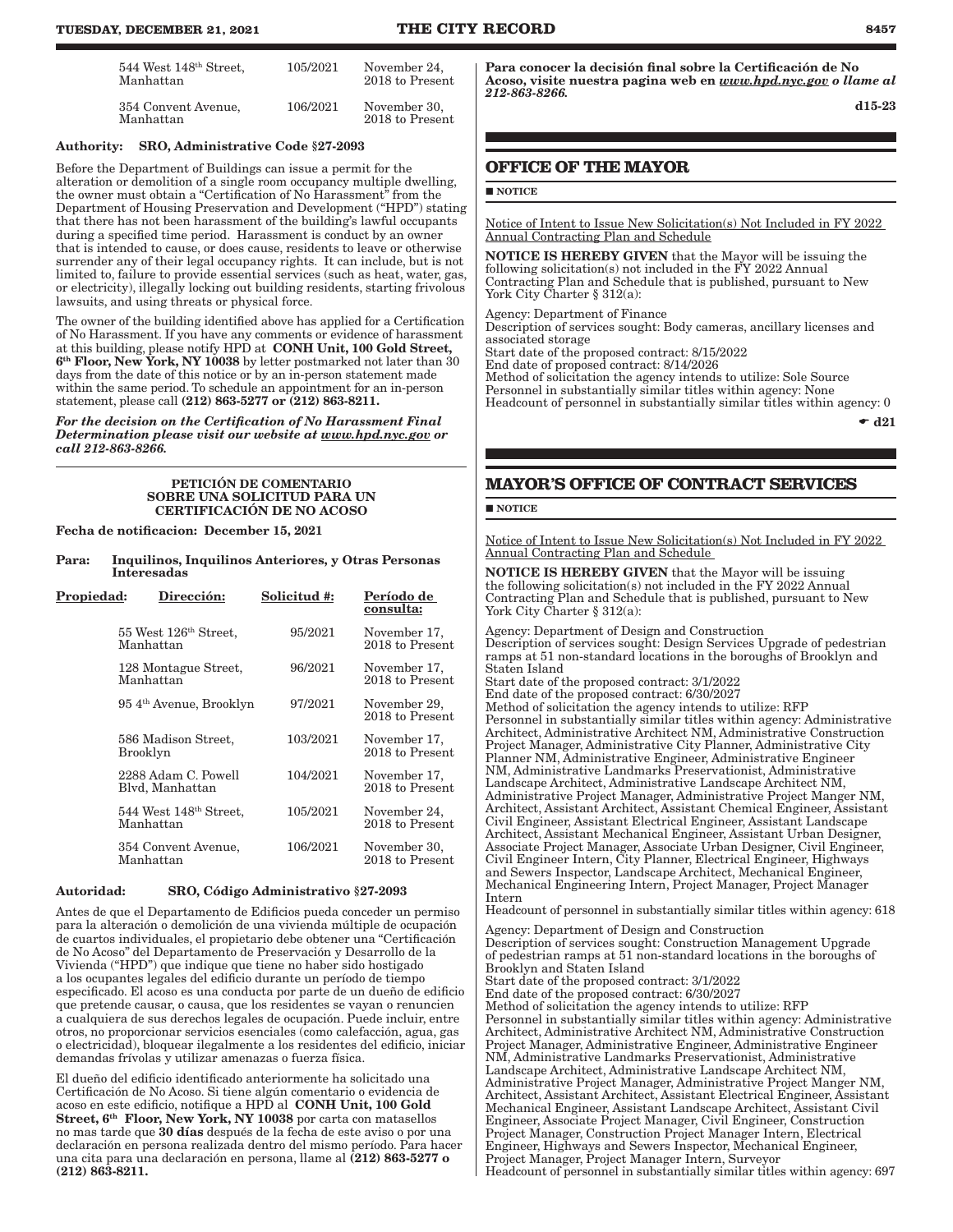Agency: Department of Design and Construction Description of services sought: Resident Engineering Inspection Services Upgrade of pedestrian ramps at 51 non-standard locations in the boroughs of Brooklyn and Staten Island Start date of the proposed contract: 3/1/2022 End date of the proposed contract: 6/30/2027 Method of solicitation the agency intends to utilize: RFP Personnel in substantially similar titles within agency: Administrative Architect, Administrative Architect NM, Administrative Construction Project Manager, Administrative Engineer, Administrative Engineer NM, Administrative Landmarks Preservationist, Administrative Landscape Architect, Administrative Landscape Architect NM, Administrative Project Manager, Administrative Project Manager NM, Architect, Assistant Architect, Assistant Electrical Engineer, Assistant Mechanical Engineer, Assistant Landscape Architect, Assistant Civil Engineer, Associate Project Manager, Civil Engineer, Construction Project Manager, Construction Project Manager Intern, Electrical Engineer, Highways and Sewers Inspector, Mechanical Engineer, Project Manager, Project Manager Intern, Surveyor Headcount of personnel in substantially similar titles within agency: 697

Agency: Department of Design and Construction Description of services sought: Consultant Contract Administration: research, training, data analysis, and expert testimony, including services related to damages for delay claims, Upgrade of pedestrian ramps at 51 non-standard locations in the boroughs of Brooklyn and Staten Island

Start date of the proposed contract: 3/1/2022 End date of the proposed contract: 6/30/2027 Method of solicitation the agency intends to utilize: RFP Personnel in substantially similar titles within agency: Accountant, Administrative Accountant, Administrative Architect, Administrative Architect NM, Administrative City Planner, Administrative City Planner NM, Administrative Construction Project Manager, Administrative Engineer, Administrative Engineer NM, Administrative Landscape Architect, Administrative Landscape Architect NM, Administrative Manager, Administrative Project Manager, Administrative Project Manager NM, Administrative Staff Analyst, Architect, Architectural Intern, Assistant Architect, Assistant Landscape Architect, Assistant Civil Engineer, Assistant Electrical Engineer, Assistant Landscape Architect, Assistant Mechanical Engineer, Assistant Urban Designer, Associate Investigator, Associate Project Manager, Associate Urban Designer, City Planner, Civil Engineer, Civil Engineering Intern, Construction Project Manager, Construction Project Manager Intern, Electrical Engineer, Estimator (General Construction), Estimator (Mechanical), Investigator, Landscape Architect, Management Auditor, Mechanical Engineer, Mechanical Engineer Inter, Project Manager, Project Manager Intern, Senior Estimator – General Construction, Supervisor of Electrical Installations & Maintenance

Headcount of personnel in substantially similar titles within agency: 767

Agency: Department of Design and Construction Description of services sought: Construction Support Services: asbestos, boring, testing, monitoring, sampling, site safety, inspections and environmental, Upgrade of pedestrian ramps at 51 non-standard locations in the boroughs of Brooklyn and Staten Island Start date of the proposed contract: 3/1/2022 End date of the proposed contract: 6/30/2027 Method of solicitation the agency intends to utilize: RFP Personnel in substantially similar titles within agency: Asbestos Hazard Investigator, Assistant Chemical Engineer, Assistant Mechanical Engineer, Assistant Civil Engineer, Associate Project Manager, Civil Engineering Intern, Construction Project Manager, Construction Project Manager Intern, Engineering Technician, Geologist, Industrial Hygienist, Project Manager, Surveyor Headcount of personnel in substantially similar titles within agency: 428

Agency: Department of Design and Construction Description of services sought: Contract Administration: fiscal audit, reconciliation of accounts, preparation of change orders, analyzing and finalizing financial transactions and contract close out, Upgrade of pedestrian ramps at 51 non-standard locations in the boroughs of Brooklyn and Staten Island

Start date of the proposed contract: 3/1/2022

End date of the proposed contract: 6/30/2027

Method of solicitation the agency intends to utilize: RFP Personnel in substantially similar titles within agency: Accountant, Administrative Accountant, Administrative Architect, Administrative Architect NM, Administrative City Planner, Administrative City Planner NM, Administrative Construction Project Manager, Administrative Engineer, Administrative Engineer NM, Administrative Landscape Architect, Administrative Landscape Architect NM, Administrative Manager, Administrative Project Manager, Administrative Project Manager NM, Administrative Staff Analyst, Architect, Architectural Intern, Assistant Architect, Assistant Landscape Architect, Assistant Civil Engineer, Assistant Electrical Engineer, Assistant Landscape Architect, Assistant Mechanical Engineer, Assistant Urban Designer, Associate Investigator, Associate Project Manager, Associate Urban Designer, City Planner, Civil Engineer, Civil Engineering Intern, Construction Project Manager,

Construction Project Manager Intern, Electrical Engineer, Estimator (General Construction), Estimator (Mechanical), Investigator, Landscape Architect, Management Auditor, Mechanical Engineer, Mechanical Engineer Inter, Project Manager, Project Manager Intern, Senior Estimator – General Construction, Supervisor of Electrical Installations & Maintenance

Headcount of personnel in substantially similar titles within agency: 767 Agency: Department of Design and Construction Description of services sought: Community Outreach Consultants

Upgrade of pedestrian ramps at 51 non-standard locations in the boroughs of Brooklyn and Staten Island Start date of the proposed contract: 3/1/2022 End date of the proposed contract: 6/30/2027 Method of solicitation the agency intends to utilize: RFP Personnel in substantially similar titles within agency: None Headcount of personnel in substantially similar titles within agency: 0

Agency: Department of Design and Construction Description of services sought: Owner's Representative Requirements Contracts Upgrade of pedestrian ramps at 51 non-standard locations in the boroughs of Brooklyn and Staten Island Start date of the proposed contract: 3/1/2022 End date of the proposed contract: 6/30/2027 Method of solicitation the agency intends to utilize: RFP Personnel in substantially similar titles within agency: Administrative Architect, Administrative Architect NM, Administrative Construction Project Manager, Administrative Engineer, Administrative Engineer NM, Administrative Landmarks Preservationist, Administrative Landscape Architect, Administrative Landscape Architect NM, Administrative Project Manager, Administrative Project Manager NM, Architect, Assistant Architect, Assistant Electrical Engineer, Assistant Mechanical Engineer, Assistant Landscape Architect, Assistant Civil Engineer, Associate Project Manager, Civil Engineer, Construction Project Manager, Construction Project Manager Intern, Electrical Engineer, Highways and Sewers Inspector, Mechanical Engineer, Project Manager, Project Manager Intern, Surveyor

Headcount of personnel in substantially similar titles within agency: 697

Agency: Department of Design and Construction Description of services sought: Design Services Construction of Right of Way (ROW) Green Infrastructure in CI005 Phase 2 Start date of the proposed contract: 3/1/2022 End date of the proposed contract: 6/30/2027 Method of solicitation the agency intends to utilize: RFP Personnel in substantially similar titles within agency: Administrative Architect, Administrative Architect NM, Administrative Construction Project Manager, Administrative City Planner, Administrative City Planner NM, Administrative Engineer, Administrative Engineer NM, Administrative Landmarks Preservationist, Administrative Landscape Architect, Administrative Landscape Architect NM, Administrative Project Manager, Administrative Project Manager NM, Architect, Assistant Architect, Assistant Chemical Engineer, Assistant Civil Engineer, Assistant Electrical Engineer, Assistant Landscape Architect, Assistant Mechanical Engineer, Assistant Urban Designer, Associate Project Manager, Associate Urban Designer, Civil Engineer, Civil Engineer Intern, City Planner, Electrical Engineer, Highways and Sewers Inspector, Landscape Architect, Mechanical Engineer, Mechanical Engineering Intern, Project Manager, Project Manager Intern

Headcount of personnel in substantially similar titles within agency: 618

Agency: Department of Design and Construction Description of services sought: Construction Management Construction of Right of Way (ROW) Green Infrastructure in CI005 Phase 2 Start date of the proposed contract: 3/1/2022 End date of the proposed contract: 6/30/2027 Method of solicitation the agency intends to utilize: RFP Personnel in substantially similar titles within agency: Administrative Architect, Administrative Architect NM, Administrative Construction Project Manager, Administrative Engineer, Administrative Engineer NM, Administrative Landmarks Preservationist, Administrative Landscape Architect, Administrative Landscape Architect NM, Administrative Project Manager, Administrative Project Manager NM, Architect, Assistant Architect, Assistant Electrical Engineer, Assistant Mechanical Engineer, Assistant Landscape Architect, Assistant Civil Engineer, Associate Project Manager, Civil Engineer, Construction Project Manager, Construction Project Manager Intern, Electrical Engineer, Highways and Sewers Inspector, Mechanical Engineer, Project Manager, Project Manager Intern, Surveyor Headcount of personnel in substantially similar titles within agency: 697

Agency: Department of Design and Construction Description of services sought: Resident Engineering Inspection Services Construction of Right of Way (ROW) Green Infrastructure in CI005 Phase 2 Start date of the proposed contract: 3/1/2022 End date of the proposed contract: 6/30/2027

Method of solicitation the agency intends to utilize: RFP

Personnel in substantially similar titles within agency: Administrative Architect, Administrative Architect NM, Administrative Construction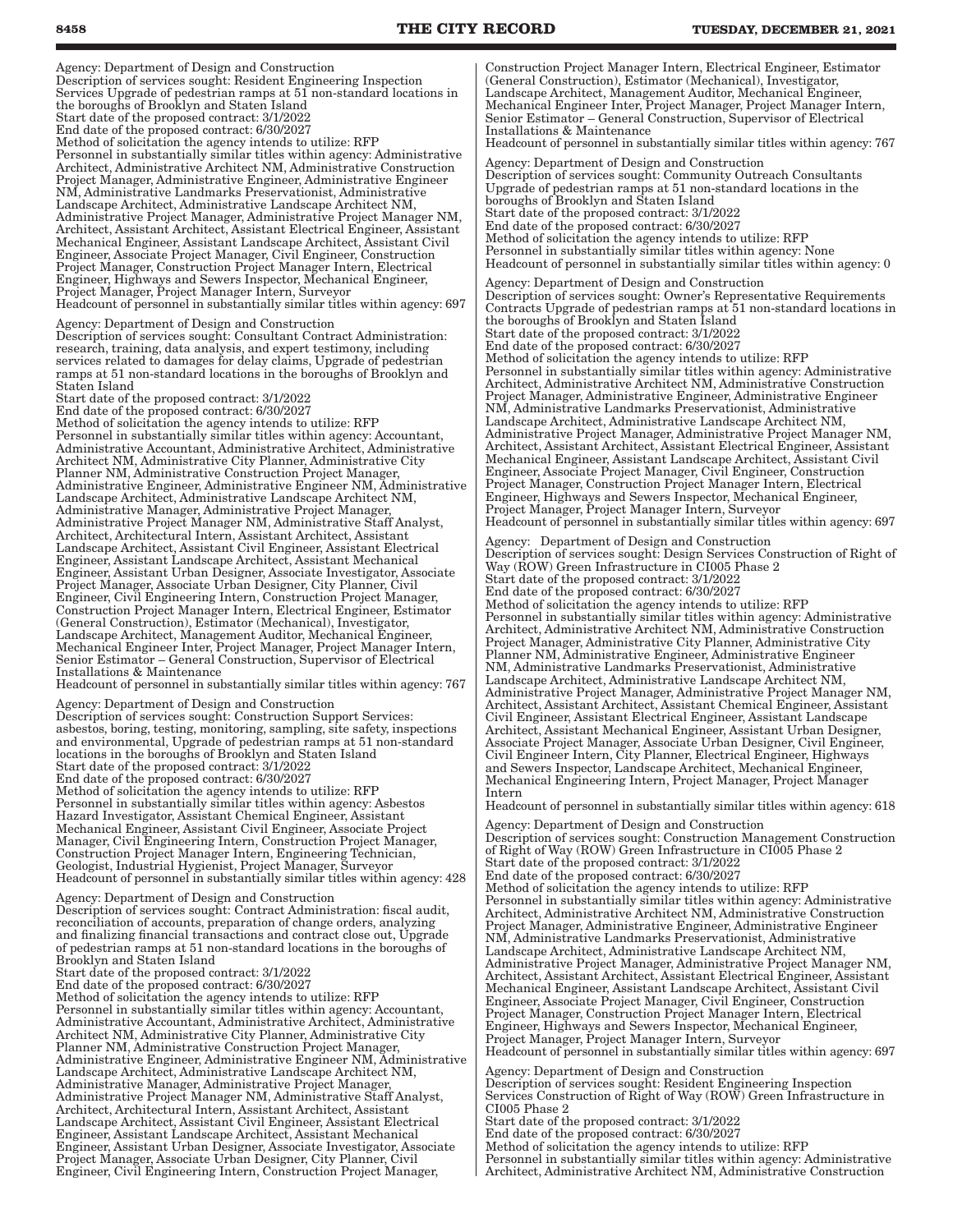Project Manager, Administrative Engineer, Administrative Engineer NM, Administrative Landmarks Preservationist, Administrative Landscape Architect, Administrative Landscape Architect NM, Administrative Project Manager, Administrative Project Manager NM, Architect, Assistant Architect, Assistant Electrical Engineer, Assistant Mechanical Engineer, Assistant Landscape Architect, Assistant Civil Engineer, Associate Project Manager, Civil Engineer, Construction Project Manager, Construction Project Manager Intern, Electrical Engineer, Highways and Sewers Inspector, Mechanical Engineer, Project Manager, Project Manager Intern, Surveyor Headcount of personnel in substantially similar titles within agency: 697

Agency: Department of Design and Construction Description of services sought: Consultant Contract Administration: research, training, data analysis, and expert testimony, including services related to damages for delay claims, Construction of Right of Way (ROW) Green Infrastructure in CI005 Phase 2 Start date of the proposed contract: 3/1/2022 End date of the proposed contract: 6/30/2027 Method of solicitation the agency intends to utilize: RFP Personnel in substantially similar titles within agency: Accountant, Administrative Accountant, Administrative Architect, Administrative Architect NM, Administrative City Planner, Administrative City Planner NM, Administrative Construction Project Manager, Administrative Engineer, Administrative Engineer NM, Administrative Landscape Architect, Administrative Landscape Architect NM, Administrative Manager, Administrative Project Manager, Administrative Project Manager NM, Administrative Staff Analyst, Architect, Architectural Intern, Assistant Architect, Assistant Landscape Architect, Assistant Civil Engineer, Assistant Electrical Engineer, Assistant Landscape Architect, Assistant Mechanical Engineer, Assistant Urban Designer, Associate Investigator, Associate Project Manager, Associate Urban Designer, City Planner, Civil Engineer, Civil Engineering Intern, Construction Project Manager, Construction Project Manager Intern, Electrical Engineer, Estimator (General Construction), Estimator (Mechanical), Investigator, Landscape Architect, Management Auditor, Mechanical Engineer, Mechanical Engineer Inter, Project Manager, Project Manager Intern, Senior Estimator – General Construction, Supervisor of Electrical Installations & Maintenance Headcount of personnel in substantially similar titles within agency: 767

Agency: Department of Design and Construction Description of services sought: Construction Support Services: asbestos, boring, testing, monitoring, sampling, site safety, inspections and environmental, Construction of Right of Way (ROW) Green Infrastructure in CI005 Phase 2 Start date of the proposed contract: 3/1/2022 End date of the proposed contract: 6/30/2027 Method of solicitation the agency intends to utilize: RFP Personnel in substantially similar titles within agency: Asbestos Hazard Investigator, Assistant Chemical Engineer, Assistant Mechanical Engineer, Assistant Civil Engineer, Associate Project Manager, Civil Engineering Intern, Construction Project Manager, Construction Project Manager Intern, Engineering Technician, Geologist, Industrial Hygienist, Project Manager, Surveyor Headcount of personnel in substantially similar titles within agency: 428

Agency: Department of Design and Construction Description of services sought: Contract Administration: fiscal audit, reconciliation of accounts, preparation of change orders, analyzing and finalizing financial transactions and contract close out, Construction of Right of Way (ROW) Green Infrastructure in CI005 Phase 2 Start date of the proposed contract: 3/1/2022 End date of the proposed contract: 6/30/2027 Method of solicitation the agency intends to utilize: RFP Personnel in substantially similar titles within agency: Accountant, Administrative Accountant, Administrative Architect, Administrative Architect NM, Administrative City Planner, Administrative City Planner NM, Administrative Construction Project Manager, Administrative Engineer, Administrative Engineer NM, Administrative Landscape Architect, Administrative Landscape Architect NM, Administrative Manager, Administrative Project Manager, Administrative Project Manager NM, Administrative Staff Analyst, Architect, Architectural Intern, Assistant Architect, Assistant Landscape Architect, Assistant Civil Engineer, Assistant Electrical Engineer, Assistant Landscape Architect, Assistant Mechanical Engineer, Assistant Urban Designer, Associate Investigator, Associate Project Manager, Associate Urban Designer, City Planner, Civil Engineer, Civil Engineering Intern, Construction Project Manager, Construction Project Manager Intern, Electrical Engineer, Estimator (General Construction), Estimator (Mechanical), Investigator, Landscape Architect, Management Auditor, Mechanical Engineer, Mechanical Engineer Inter, Project Manager, Project Manager Intern, Senior Estimator – General Construction, Supervisor of Electrical Installations & Maintenance

Headcount of personnel in substantially similar titles within agency: 767

Agency: Department of Design and Construction Description of services sought: Community Outreach Consultants Construction of Right of Way (ROW) Green Infrastructure in CI005

#### Phase 2

Start date of the proposed contract: 3/1/2022

End date of the proposed contract: 6/30/2027

Method of solicitation the agency intends to utilize: RFP

Personnel in substantially similar titles within agency: None Headcount of personnel in substantially similar titles within agency: 0

Agency: Department of Design and Construction Description of services sought: Owner's Representative Requirements Contracts Construction of Right of Way (ROW) Green Infrastructure in CI005 Phase 2

Start date of the proposed contract: 3/1/2022 End date of the proposed contract: 6/30/2027 Method of solicitation the agency intends to utilize: RFP Personnel in substantially similar titles within agency: Administrative Architect, Administrative Architect NM, Administrative Construction Project Manager, Administrative Engineer, Administrative Engineer NM, Administrative Landmarks Preservationist, Administrative Landscape Architect, Administrative Landscape Architect NM, Administrative Project Manager, Administrative Project Manager NM, Architect, Assistant Architect, Assistant Electrical Engineer, Assistant Mechanical Engineer, Assistant Landscape Architect, Assistant Civil Engineer, Associate Project Manager, Civil Engineer, Construction Project Manager, Construction Project Manager Intern, Electrical Engineer, Highways and Sewers Inspector, Mechanical Engineer, Project Manager, Project Manager Intern, Surveyor Headcount of personnel in substantially similar titles within agency: 697

Agency: Department of Design and Construction Description of services sought: Design Services Construction of Right of Way (ROW) Green Infrastructure in CI005 Phase 3 Start date of the proposed contract: 3/1/2022 End date of the proposed contract: 6/30/2027 Method of solicitation the agency intends to utilize: RFP Personnel in substantially similar titles within agency: Administrative Architect, Administrative Architect NM, Administrative Construction Project Manager, Administrative City Planner, Administrative City Planner NM, Administrative Engineer, Administrative Engineer NM, Administrative Landmarks Preservationist, Administrative Landscape Architect, Administrative Landscape Architect NM, Administrative Project Manager, Administrative Project Manager NM, Architect, Assistant Architect, Assistant Chemical Engineer, Assistant Civil Engineer, Assistant Electrical Engineer, Assistant Landscape Architect, Assistant Mechanical Engineer, Assistant Urban Designer, Associate Project Manager, Associate Urban Designer, Civil Engineer, Civil Engineer Intern, City Planner, Electrical Engineer, Highways and Sewers Inspector, Landscape Architect, Mechanical Engineer, Mechanical Engineering Intern, Project Manager, Project Manager Intern

Headcount of personnel in substantially similar titles within agency: 618

Agency: Department of Design and Construction Description of services sought: Construction Management Construction of Right of Way (ROW) Green Infrastructure in CI005 Phase 3 Start date of the proposed contract: 3/1/2022 End date of the proposed contract: 6/30/2027 Method of solicitation the agency intends to utilize: RFP Personnel in substantially similar titles within agency: Administrative Architect, Administrative Architect NM, Administrative Construction Project Manager, Administrative Engineer, Administrative Engineer NM, Administrative Landmarks Preservationist, Administrative Landscape Architect, Administrative Landscape Architect NM, Administrative Project Manager, Administrative Project Manager NM, Architect, Assistant Architect, Assistant Electrical Engineer, Assistant Mechanical Engineer, Assistant Landscape Architect, Assistant Civil Engineer, Associate Project Manager, Civil Engineer, Construction

Project Manager, Construction Project Manager Intern, Electrical Engineer, Highways and Sewers Inspector, Mechanical Engineer, Project Manager, Project Manager Intern, Surveyor Headcount of personnel in substantially similar titles within agency: 697

Agency: Department of Design and Construction Description of services sought: Resident Engineering Inspection Services Construction of Right of Way (ROW) Green Infrastructure in CI005 Phase 3 Start date of the proposed contract: 3/1/2022 End date of the proposed contract: 6/30/2027 Method of solicitation the agency intends to utilize: RFP Personnel in substantially similar titles within agency: Administrative Architect, Administrative Architect NM, Administrative Construction Project Manager, Administrative Engineer, Administrative Engineer NM, Administrative Landmarks Preservationist, Administrative Landscape Architect, Administrative Landscape Architect NM, Administrative Project Manager, Administrative Project Manager NM, Architect, Assistant Architect, Assistant Electrical Engineer, Assistant Mechanical Engineer, Assistant Landscape Architect, Assistant Civil Engineer, Associate Project Manager, Civil Engineer, Construction Project Manager, Construction Project Manager Intern, Electrical Engineer, Highways and Sewers Inspector, Mechanical Engineer, Project Manager, Project Manager Intern, Surveyor Headcount of personnel in substantially similar titles within agency: 697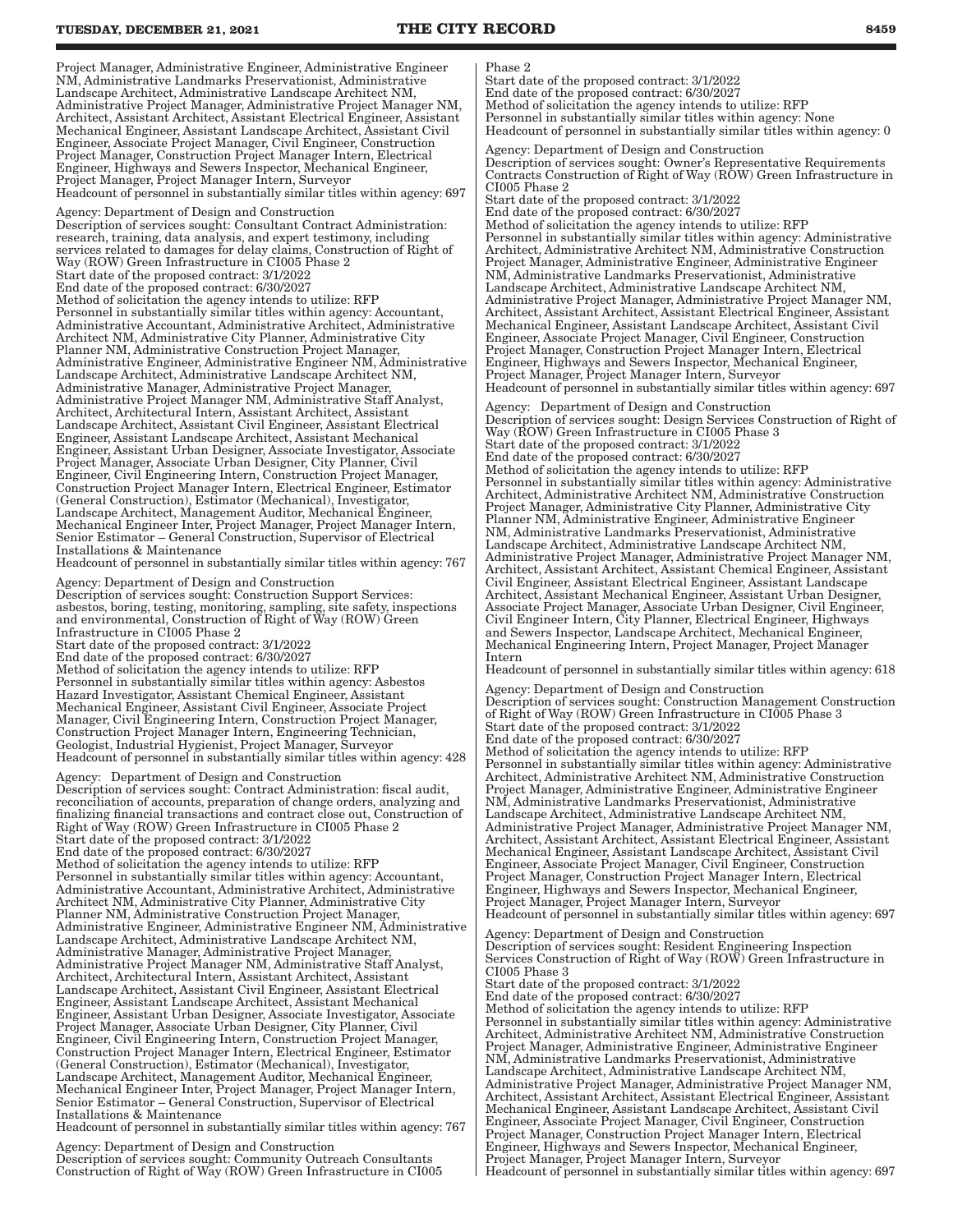Agency: Department of Design and Construction Description of services sought: Consultant Contract Administration: research, training, data analysis, and expert testimony, including services related to damages for delay claims, Construction of Right of Way (ROW) Green Infrastructure in CI005 Phase 3 Start date of the proposed contract: 3/1/2022 End date of the proposed contract: 6/30/2027 Method of solicitation the agency intends to utilize: RFP Personnel in substantially similar titles within agency: Accountant, Administrative Accountant, Administrative Architect, Administrative Architect NM, Administrative City Planner, Administrative City Planner NM, Administrative Construction Project Manager, Administrative Engineer, Administrative Engineer NM, Administrative Landscape Architect, Administrative Landscape Architect NM, Administrative Manager, Administrative Project Manager, Administrative Project Manager NM, Administrative Staff Analyst, Architect, Architectural Intern, Assistant Architect, Assistant Landscape Architect, Assistant Civil Engineer, Assistant Electrical Engineer, Assistant Landscape Architect, Assistant Mechanical Engineer, Assistant Urban Designer, Associate Investigator, Associate Project Manager, Associate Urban Designer, City Planner, Civil Engineer, Civil Engineering Intern, Construction Project Manager, Construction Project Manager Intern, Electrical Engineer, Estimator (General Construction), Estimator (Mechanical), Investigator, Landscape Architect, Management Auditor, Mechanical Engineer, Mechanical Engineer Inter, Project Manager, Project Manager Intern, Senior Estimator – General Construction, Supervisor of Electrical Installations & Maintenance

Headcount of personnel in substantially similar titles within agency: 767

Agency: Department of Design and Construction Description of services sought: Construction Support Services: asbestos, boring, testing, monitoring, sampling, site safety, inspections and environmental, Construction of Right of Way (ROW) Green

Infrastructure in CI005 Phase 3 Start date of the proposed contract: 3/1/2022

End date of the proposed contract: 6/30/2027

Method of solicitation the agency intends to utilize: RFP Personnel in substantially similar titles within agency: Asbestos

Hazard Investigator, Assistant Chemical Engineer, Assistant Mechanical Engineer, Assistant Civil Engineer, Associate Project Manager, Civil Engineering Intern, Construction Project Manager, Construction Project Manager Intern, Engineering Technician, Geologist, Industrial Hygienist, Project Manager, Surveyor Headcount of personnel in substantially similar titles within agency: 428

Agency: Department of Design and Construction

Description of services sought: Contract Administration: fiscal audit, reconciliation of accounts, preparation of change orders, analyzing and finalizing financial transactions and contract close out, Construction of Right of Way (ROW) Green Infrastructure in CI005 Phase 3 Start date of the proposed contract: 3/1/2022 End date of the proposed contract: 6/30/2027 Method of solicitation the agency intends to utilize: RFP Personnel in substantially similar titles within agency: Accountant, Administrative Accountant, Administrative Architect, Administrative Architect NM, Administrative City Planner, Administrative City Planner NM, Administrative Construction Project Manager, Administrative Engineer, Administrative Engineer NM, Administrative Landscape Architect, Administrative Landscape Architect NM, Administrative Manager, Administrative Project Manager, Administrative Project Manager NM, Administrative Staff Analyst, Architect, Architectural Intern, Assistant Architect, Assistant Landscape Architect, Assistant Civil Engineer, Assistant Electrical Engineer, Assistant Landscape Architect, Assistant Mechanical Engineer, Assistant Urban Designer, Associate Investigator, Associate Project Manager, Associate Urban Designer, City Planner, Civil Engineer, Civil Engineering Intern, Construction Project Manager, Construction Project Manager Intern, Electrical Engineer, Estimator (General Construction), Estimator (Mechanical), Investigator, Landscape Architect, Management Auditor, Mechanical Engineer, Mechanical Engineer Inter, Project Manager, Project Manager Intern, Senior Estimator – General Construction, Supervisor of Electrical Installations & Maintenance

Headcount of personnel in substantially similar titles within agency: 767

Agency: Department of Design and Construction Description of services sought: Community Outreach Consultants Construction of Right of Way (ROW) Green Infrastructure in CI005 Phase 3

Start date of the proposed contract: 3/1/2022

End date of the proposed contract: 6/30/2027

Method of solicitation the agency intends to utilize: RFP Personnel in substantially similar titles within agency: None

Headcount of personnel in substantially similar titles within agency: 0

Agency: Department of Design and Construction

Description of services sought: Owner's Representative Requirements Contracts Construction of Right of Way (ROW) Green Infrastructure in CI005 Phase 3

Start date of the proposed contract: 3/1/2022

End date of the proposed contract: 6/30/2027

Method of solicitation the agency intends to utilize: RFP Personnel in substantially similar titles within agency: Administrative Architect, Administrative Architect NM, Administrative Construction Project Manager, Administrative Engineer, Administrative Engineer NM, Administrative Landmarks Preservationist, Administrative Landscape Architect, Administrative Landscape Architect NM, Administrative Project Manager, Administrative Project Manager NM, Architect, Assistant Architect, Assistant Electrical Engineer, Assistant Mechanical Engineer, Assistant Landscape Architect, Assistant Civil Engineer, Associate Project Manager, Civil Engineer, Construction Project Manager, Construction Project Manager Intern, Electrical Engineer, Highways and Sewers Inspector, Mechanical Engineer, Project Manager, Project Manager Intern, Surveyor Headcount of personnel in substantially similar titles within agency: 697

 $\div$  d21

Notice of Intent to Extend Contract(s) Not Included in FY 2022 Annual Contracting Plan and Schedule

NOTICE IS HEREBY GIVEN that the Mayor will be entering into the following extension(s) of (a) contract(s) not included in the  $\overline{F}Y$  2022 Annual Contracting Plan and Schedule that is published, pursuant to New York City Charter § 312(a):

#### Agency: DDC

FMS Contract #: MMA185020186201037

Vendor: AECOM USA, Inc.

Description of services: Requirement Contract for Engineering Design and Related Services for Federally Funded Infrastructure Projects, Citywide

Award method of original contract: Open Competitive

FMS Contract type: Requirements

End date of original contract: 3/17/2021

Method of renewal/extension the agency intends to utilize: Renewal New start date of the proposed renewed/extended contract: 3/18/2021 New end date of the proposed renewed/extended contract: 3/17/2023 Modifications sought to the nature of services performed under the contract: None

Reason(s) the agency intends to renew/extend the contract: Continuity of Service

Personnel in substantially similar titles within agency: Administrative Architect, Administrative Architect NM, Administrative Construction Project Manager, Administrative City Planner, Administrative City Planner NM, Administrative Engineer, Administrative Engineer NM, Administrative Landmarks Preservationist, Administrative Landscape Architect, Administrative Landscape Architect NM, Administrative Project Manager, Administrative Project Manager NM, Architect, Assistant Architect, Assistant Chemical Engineer, Assistant Civil Engineer, Assistant Electrical Engineer, Assistant Landscape Architect, Assistant Mechanical Engineer, Assistant Urban Designer, Associate Project Manager, Associate Urban Designer, Civil Engineer, Civil Engineer Intern, City Planner, Electrical Engineer, Highways and Sewers Inspector, Landscape Architect, Mechanical Engineer, Mechanical Engineering Intern, Project Manager, Project Manager Intern

Headcount of personnel in substantially similar titles within agency: 618 Agency: DDC

FMS Contract #: MMA185020186201171

Vendor: AKRF, Inc

Description of services: Requirement Contract for Engineering Design and Related Services for Federally Funded Infrastructure Projects, Citywide

Award method of original contract: Open Competitive

FMS Contract type: Requirements

End date of original contract: 3/17/2021

Method of renewal/extension the agency intends to utilize: Renewal New start date of the proposed renewed/extended contract: 3/18/2021 New end date of the proposed renewed/extended contract: 3/17/2023 Modifications sought to the nature of services performed under the contract: None

Reason(s) the agency intends to renew/extend the contract: Continuity of Service

Personnel in substantially similar titles within agency: Administrative Architect, Administrative Architect NM, Administrative Construction Project Manager, Administrative City Planner, Administrative City Planner NM, Administrative Engineer, Administrative Engineer NM, Administrative Landmarks Preservationist, Administrative Landscape Architect, Administrative Landscape Architect NM, Administrative Project Manager, Administrative Project Manager NM, Architect, Assistant Architect, Assistant Chemical Engineer, Assistant Civil Engineer, Assistant Electrical Engineer, Assistant Landscape Architect, Assistant Mechanical Engineer, Assistant Urban Designer, Associate Project Manager, Associate Urban Designer, Civil Engineer, Civil Engineer Intern, City Planner, Electrical Engineer, Highways and Sewers Inspector, Landscape Architect, Mechanical Engineer, Mechanical Engineering Intern, Project Manager, Project Manager Intern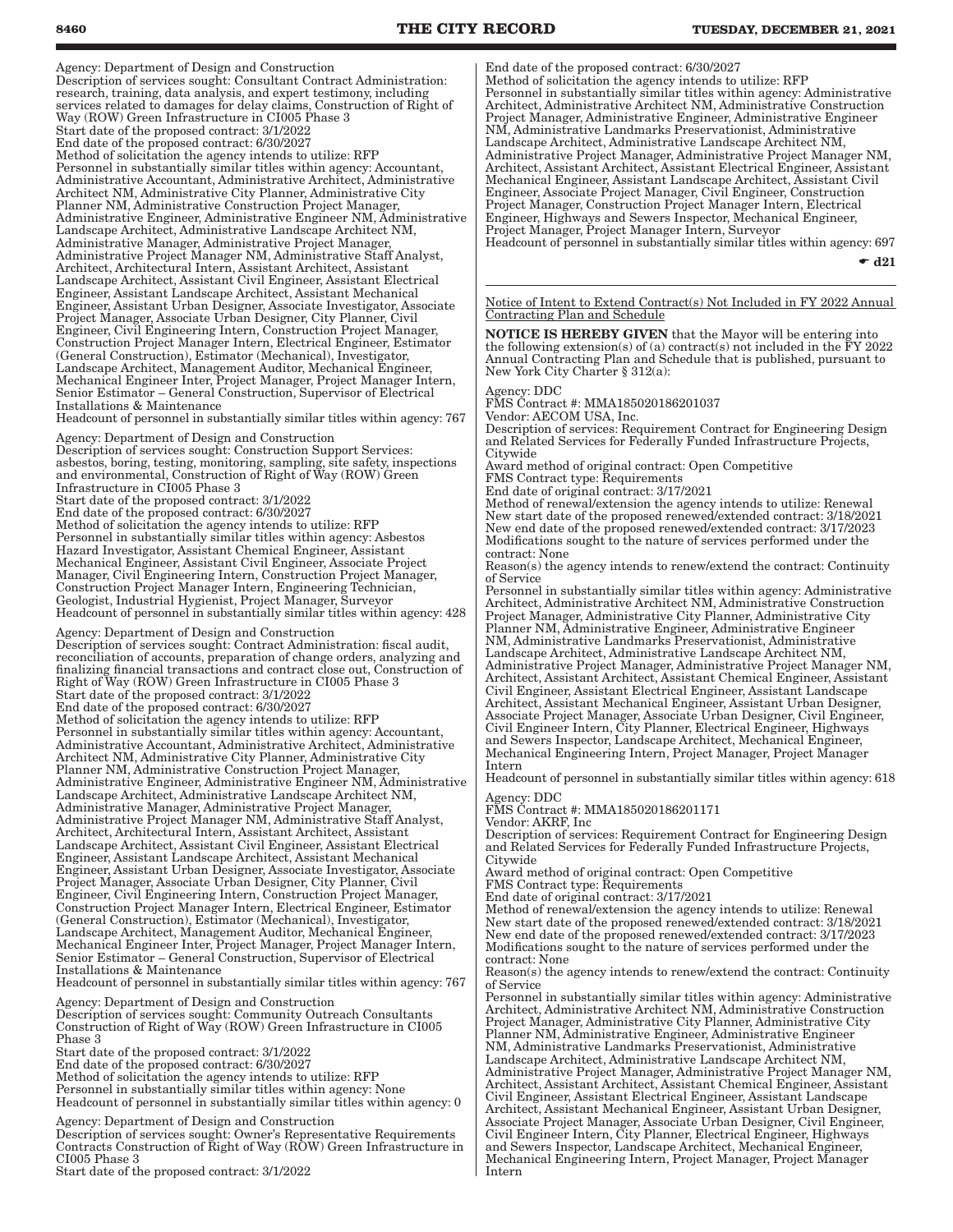Headcount of personnel in substantially similar titles within agency: 618 Agency: DDC

FMS Contract #: MMA185020186201411

Vendor: Hazen and Sawyer/KC Engineers, JV

Description of services: Requirement Contract for Engineering Design and Related Services for Federally Funded Infrastructure Projects, **Citywide** 

Award method of original contract: Open Competitive

FMS Contract type: Requirements

End date of original contract: 5/12/2021

Method of renewal/extension the agency intends to utilize: Renewal New start date of the proposed renewed/extended contract: 5/13/2021 New end date of the proposed renewed/extended contract: 5/12/2023 Modifications sought to the nature of services performed under the contract: None

Reason(s) the agency intends to renew/extend the contract: Continuity of Service

Personnel in substantially similar titles within agency: Administrative Architect, Administrative Architect NM, Administrative Construction Project Manager, Administrative City Planner, Administrative City Planner NM, Administrative Engineer, Administrative Engineer NM, Administrative Landmarks Preservationist, Administrative Landscape Architect, Administrative Landscape Architect NM, Administrative Project Manager, Administrative Project Manager NM, Architect, Assistant Architect, Assistant Chemical Engineer, Assistant Civil Engineer, Assistant Electrical Engineer, Assistant Landscape Architect, Assistant Mechanical Engineer, Assistant Urban Designer, Associate Project Manager, Associate Urban Designer, Civil Engineer, Civil Engineer Intern, City Planner, Electrical Engineer, Highways and Sewers Inspector, Landscape Architect, Mechanical Engineer, Mechanical Engineering Intern, Project Manager, Project Manager Intern

Headcount of personnel in substantially similar titles within agency: 618 Agency: DDC

FMS Contract #: MMA185020186201156

Vendor: Henningson, Durham & Richardson Architecture and Engineering, P.C.

Description of services: Requirement Contract for Engineering Design and Related Services for Federally Funded Infrastructure Projects, **Citywide** 

Award method of original contract: Open Competitive

FMS Contract type: Requirements

End date of original contract: 3/17/2021

Method of renewal/extension the agency intends to utilize: Renewal New start date of the proposed renewed/extended contract: 3/18/2021 New end date of the proposed renewed/extended contract: 3/17/2023 Modifications sought to the nature of services performed under the contract: None

Reason(s) the agency intends to renew/extend the contract: Continuity of Service

Personnel in substantially similar titles within agency: Administrative Architect, Administrative Architect NM, Administrative Construction Project Manager, Administrative City Planner, Administrative City Planner NM, Administrative Engineer, Administrative Engineer NM, Administrative Landmarks Preservationist, Administrative Landscape Architect, Administrative Landscape Architect NM, Administrative Project Manager, Administrative Project Manager NM, Architect, Assistant Architect, Assistant Chemical Engineer, Assistant Civil Engineer, Assistant Electrical Engineer, Assistant Landscape Architect, Assistant Mechanical Engineer, Assistant Urban Designer, Associate Project Manager, Associate Urban Designer, Civil Engineer, Civil Engineer Intern, City Planner, Electrical Engineer, Highways and Sewers Inspector, Landscape Architect, Mechanical Engineer, Mechanical Engineering Intern, Project Manager, Project Manager Intern

Headcount of personnel in substantially similar titles within agency: 618

Agency: DDC

FMS Contract #: MMA185020186200571

Vendor: Jacobs Civil Consultants, Inc./Dewberry Engineers, Inc a Joint Venture

Description of services: Requirement Contract for Engineering Design and Related Services for Federally Funded Infrastructure Projects, Citywide

Award method of original contract: Open Competitive

FMS Contract type: Requirements

End date of original contract: 11/5/2021

Method of renewal/extension the agency intends to utilize: Renewal New start date of the proposed renewed/extended contract: 11/6/2021 New end date of the proposed renewed/extended contract: 11/5/2023 Modifications sought to the nature of services performed under the contract: None

Reason(s) the agency intends to renew/extend the contract: Continuity of Service

Personnel in substantially similar titles within agency: Administrative Architect, Administrative Architect NM, Administrative Construction Project Manager, Administrative City Planner, Administrative City Planner NM, Administrative Engineer, Administrative Engineer NM, Administrative Landmarks Preservationist, Administrative

Landscape Architect, Administrative Landscape Architect NM, Administrative Project Manager, Administrative Project Manager NM, Architect, Assistant Architect, Assistant Chemical Engineer, Assistant Civil Engineer, Assistant Electrical Engineer, Assistant Landscape Architect, Assistant Mechanical Engineer, Assistant Urban Designer, Associate Project Manager, Associate Urban Designer, Civil Engineer, Civil Engineer Intern, City Planner, Electrical Engineer, Highways and Sewers Inspector, Landscape Architect, Mechanical Engineer, Mechanical Engineering Intern, Project Manager, Project Manager Intern

Headcount of personnel in substantially similar titles within agency: 618 Agency: DDC

FMS Contract #: MMA185020186201651

Vendor: Michael Baker Engineering, Inc.

Description of services: Requirement Contract for Engineering Design and Related Services for Federally Funded Infrastructure Projects, Citywide

Award method of original contract: Open Competitive

FMS Contract type: Requirements End date of original contract: 6/2/2021

Method of renewal/extension the agency intends to utilize: Renewal New start date of the proposed renewed/extended contract: 6/3/2021 New end date of the proposed renewed/extended contract: 6/2/2023 Modifications sought to the nature of services performed under the contract: None

Reason(s) the agency intends to renew/extend the contract: Continuity of Service

Personnel in substantially similar titles within agency: Administrative Architect, Administrative Architect NM, Administrative Construction Project Manager, Administrative City Planner, Administrative City Planner NM, Administrative Engineer, Administrative Engineer NM, Administrative Landmarks Preservationist, Administrative Landscape Architect, Administrative Landscape Architect NM, Administrative Project Manager, Administrative Project Manager NM, Architect, Assistant Architect, Assistant Chemical Engineer, Assistant Civil Engineer, Assistant Electrical Engineer, Assistant Landscape Architect, Assistant Mechanical Engineer, Assistant Urban Designer, Associate Project Manager, Associate Urban Designer, Civil Engineer, Civil Engineer Intern, City Planner, Electrical Engineer, Highways and Sewers Inspector, Landscape Architect, Mechanical Engineer, Mechanical Engineering Intern, Project Manager, Project Manager Intern

Headcount of personnel in substantially similar titles within agency: 618 Agency: DDC

FMS Contract #: MMA185020186201081

Vendor: NV5 New York - Engineers, Architects, Landscape Architects and Surveyors

Description of services: Requirement Contract for Engineering Design and Related Services for Federally Funded Infrastructure Projects, Citywide

Award method of original contract: Open Competitive

FMS Contract type: Requirements

End date of original contract: 3/17/2021

Method of renewal/extension the agency intends to utilize: Renewal New start date of the proposed renewed/extended contract: 3/18/2021 New end date of the proposed renewed/extended contract: 3/17/2023 Modifications sought to the nature of services performed under the contract: None

Reason(s) the agency intends to renew/extend the contract: Continuity of Service

Personnel in substantially similar titles within agency: Administrative Architect, Administrative Architect NM, Administrative Construction Project Manager, Administrative City Planner, Administrative City Planner NM, Administrative Engineer, Administrative Engineer NM, Administrative Landmarks Preservationist, Administrative Landscape Architect, Administrative Landscape Architect NM, Administrative Project Manager, Administrative Project Manager NM, Architect, Assistant Architect, Assistant Chemical Engineer, Assistant Civil Engineer, Assistant Electrical Engineer, Assistant Landscape Architect, Assistant Mechanical Engineer, Assistant Urban Designer, Associate Project Manager, Associate Urban Designer, Civil Engineer, Civil Engineer Intern, City Planner, Electrical Engineer, Highways and Sewers Inspector, Landscape Architect, Mechanical Engineer, Mechanical Engineering Intern, Project Manager, Project Manager Intern

Headcount of personnel in substantially similar titles within agency: 618 Agency: DDC

FMS Contract #: MMA185020186201112

Vendor: STV Incorporated

Description of services: Requirement Contract for Engineering Design and Related Services for Federally Funded Infrastructure Projects, Citywide

Award method of original contract: Open Competitive

FMS Contract type: Requirements

End date of original contract: 3/17/2021

Method of renewal/extension the agency intends to utilize: Renewal New start date of the proposed renewed/extended contract: 3/18/2021 New end date of the proposed renewed/extended contract: 3/17/2023